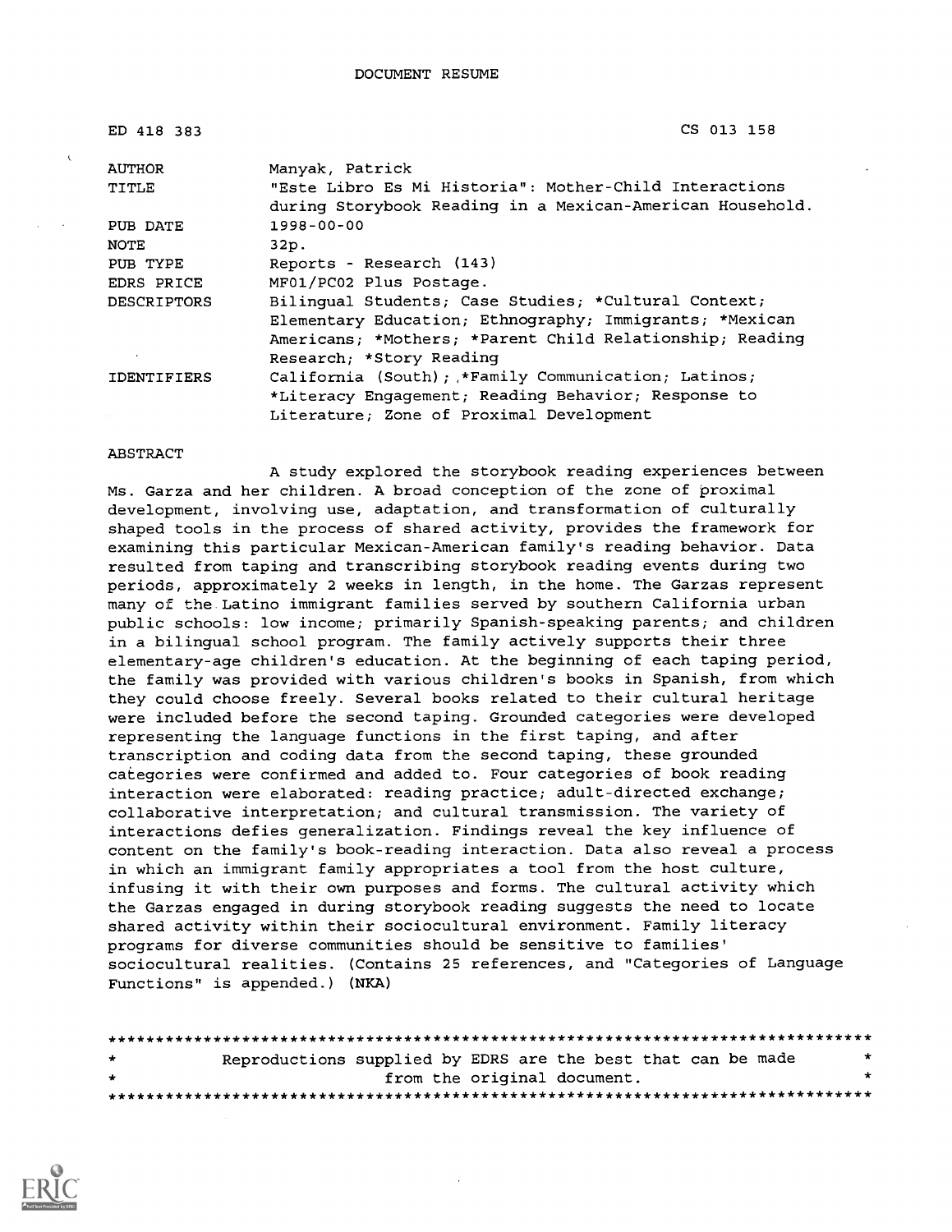Patrick Manyak Doctoral candidate, Language, Literacy, and Learning School of Education, University of Southern California

> "Este libro es mi historia ": Mother-child interactions during storybook reading in a Mexican-American household

Ms. Garza's seven-year-old son Danny reads to his mother and his

two siblings from Argentina Palacios' Sorpresa de Navidad para Chabelita

(1994). In the story Chabelita and her grandfather walk to the post office

in a Panamanian village: "-Buenos dias, Don Ernesto. Buenos dias,

Chabelita- decian las personas con quienes se encontraban en el camino.

Don Ernesto y Chabelita siempre contestaban los saludos." ("Buenos dias,

Don Ernesto. Buenos dias, Chabelita," the people said along the way.

Grandpa and Chabelita always answered all the greetings.)

Ms. Garza, the text resonating deeply with her experience growing up in a village in Durango, Mexico, elaborates on the passage:

¡Que bueno! Esa es la forma que uno, cuando uno está en los pueblos pequeños, se acostumbra saludar a todas las personas. -¿Como esta?, buenos dias, buenas tardes, buenas noches-. Es un, una forma muy Bonita de convivir con todas las personas porque todas se conocen. Es diferente que en Ia ciudad. (How nice! That is the way that one, when one is in the village, becomes accustomed to greeting everyone. "How are you? Good morning. Good afternoon. Good evening." It is a very beautiful way of sharing life with everyone, because everyone knows one another. It is different in the city.)

 $1\overline{z}$ 

U.S. DEPARTMENT OF EDUCATION Office of Educational Research and Improvement EDUCATIONAL RESOURCES INFORMATION CENTER (ERIC) This document has been reproduced as received from the person or organization originating it. Minor changes have been made to improve reproduction quality.

Points of view or opinions stated in this document do not necessarily represent official OERI position or policy.

PERMISSION TO REPRODUCE AND DISSEMINATE THIS MATERIAL HAS BEEN GRANTED BY

TO THE EDUCATIONAL RESOURCES INFORMATION CENTER (ERIC)

BEST COPY AVAILABL

1

ED 418 383

 $321512$ 

S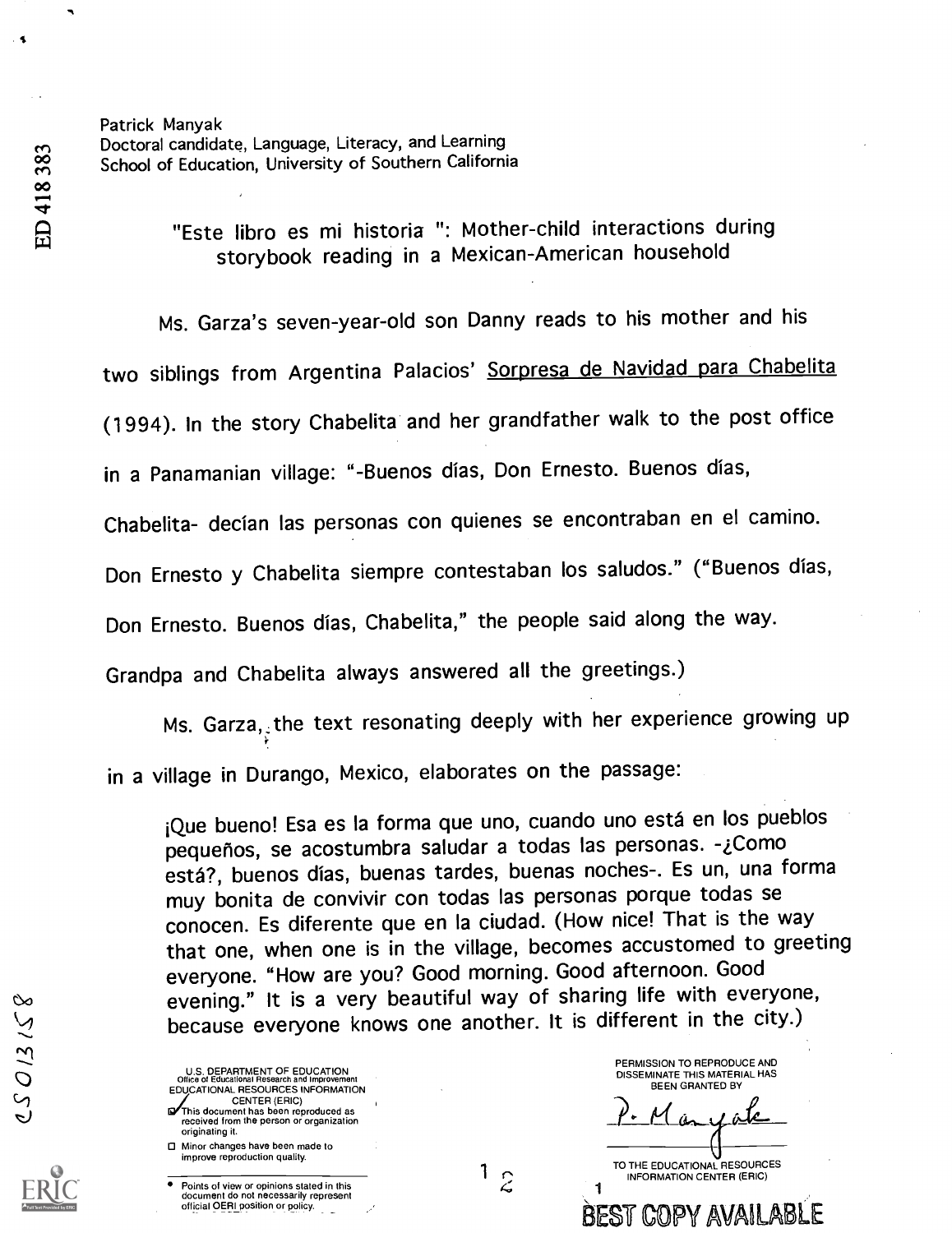Lily, age five, responds inquisitively, "Mami, pero, ¿qué, qué pasa si no los saludan?" (Mami, what happens if you don't greet someone?)

Maria's reply openly expresses her desire to transmit the valued cultural tradition evoked by the story:

Pues, se siente triste la persona porque si, se conoce y se convive diario. Tú pasas, por ejemplo, tú cuando pasas siempre saludas a la Señora Judy. Y cuando no le saludas, le pregunta, -¿oye nena, porqué a mí no me saludó? Está enojada conmigo?- porque está acostumbrada que tú le saludas. Y así, en el campo los campesinos están acostumbrados. Es una costumbre de la cultura de nosotros, los latinos, de saludarnos. Y quisiera que así fueran Uds. también. (Well, the person feels sad because you know each other and you live together daily. You, for example, always greet Mrs. Judy when you see her. And, when you don't greet her, she asks, "Why didn't you greet me? Are you mad at me?" because she is accustomed to you greeting her. It is the same for the people in the countryside. It is a custom of our culture, the Latinos, to greet one another. I wish that you all would do the same as well.)

This exchange, taken from three hours of recorded book reading between Ms. Garza and her children, presents an intriguing engagement with the text. However, much of the recorded interaction does not reverberate with such personal response or complex cultural content. This study explores the diverse storybook reading experiences of one Mexican American family, a diversity which suggests several factors which may influence non white-non middle class families' ways of interacting with text.



2

 $\mathsf{S}$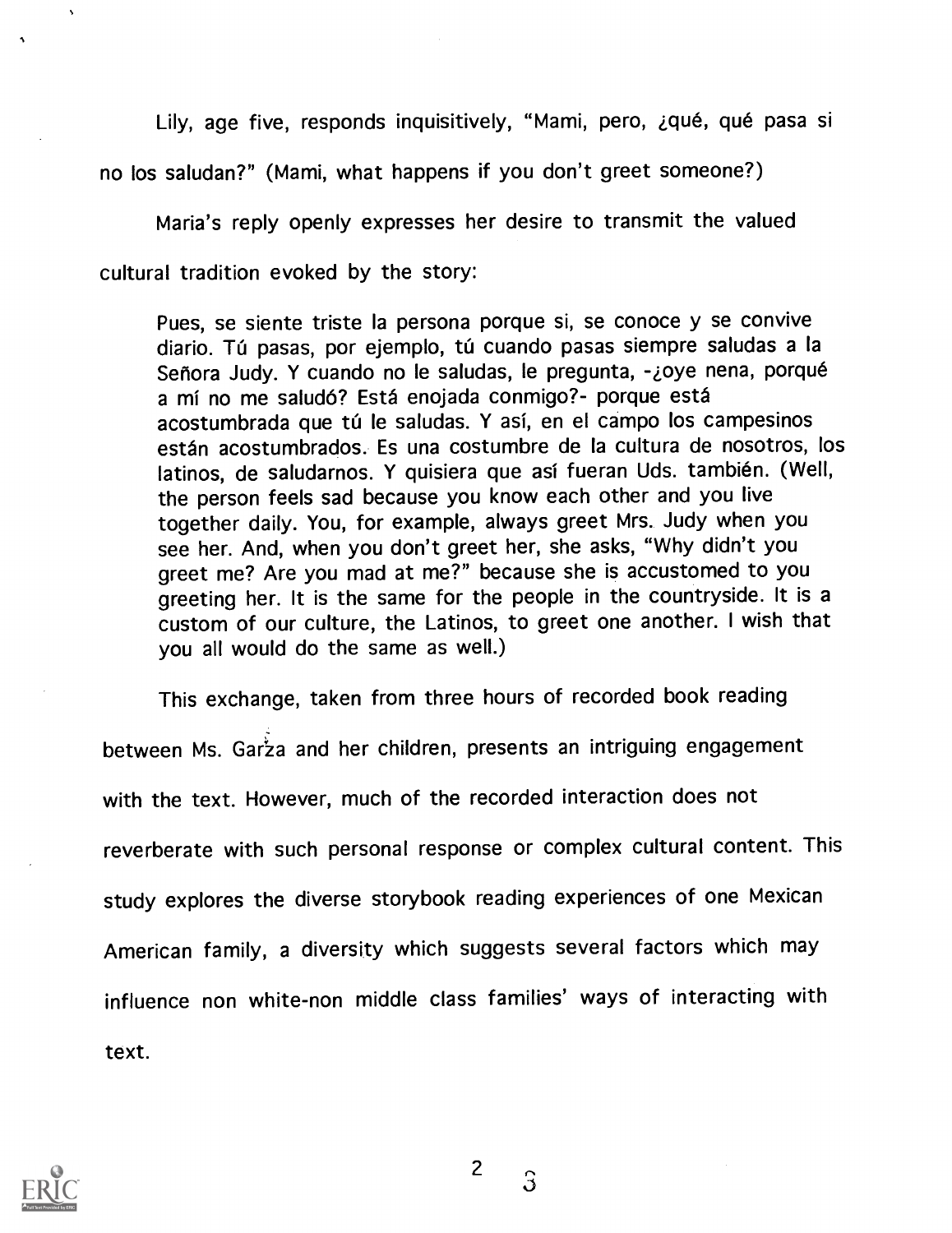# THEORETICAL FRAMEWORK

#### Storybook Reading in Diverse Communities

Researchers have often described the important role book reading plays in children's early literacy development and in their performance in school literacy activities (Heath, 1982; Teale, 1984; Wells, 1986). Studies have revealed the role of storybook reading in children's early language acquisition (Bruner & Ninio, 1978; Panofsky, 1994; Snow & Goldfield, 1983) and the assumptions about print and orientations toward literacy which are passed on to children through participation in adult-child book reading (Cochran-Smith, 1984; Snow & Ninio, 1986).

Research also reveals storybook reading as a culturally-specific activity. Heath (1982) proposes that "the ways of taking" information from text vary across cultures and social classes. Comparing the storybook reading of lower- and middle-class Anglo families, she concluded that the parents mediated storybook interactions with children in qualitatively different ways. Unlike their middle-class counterparts, the lower-class parents in the study did not "carry on or sustain in continually overlapping and interdependent fashion the linking of ways of



3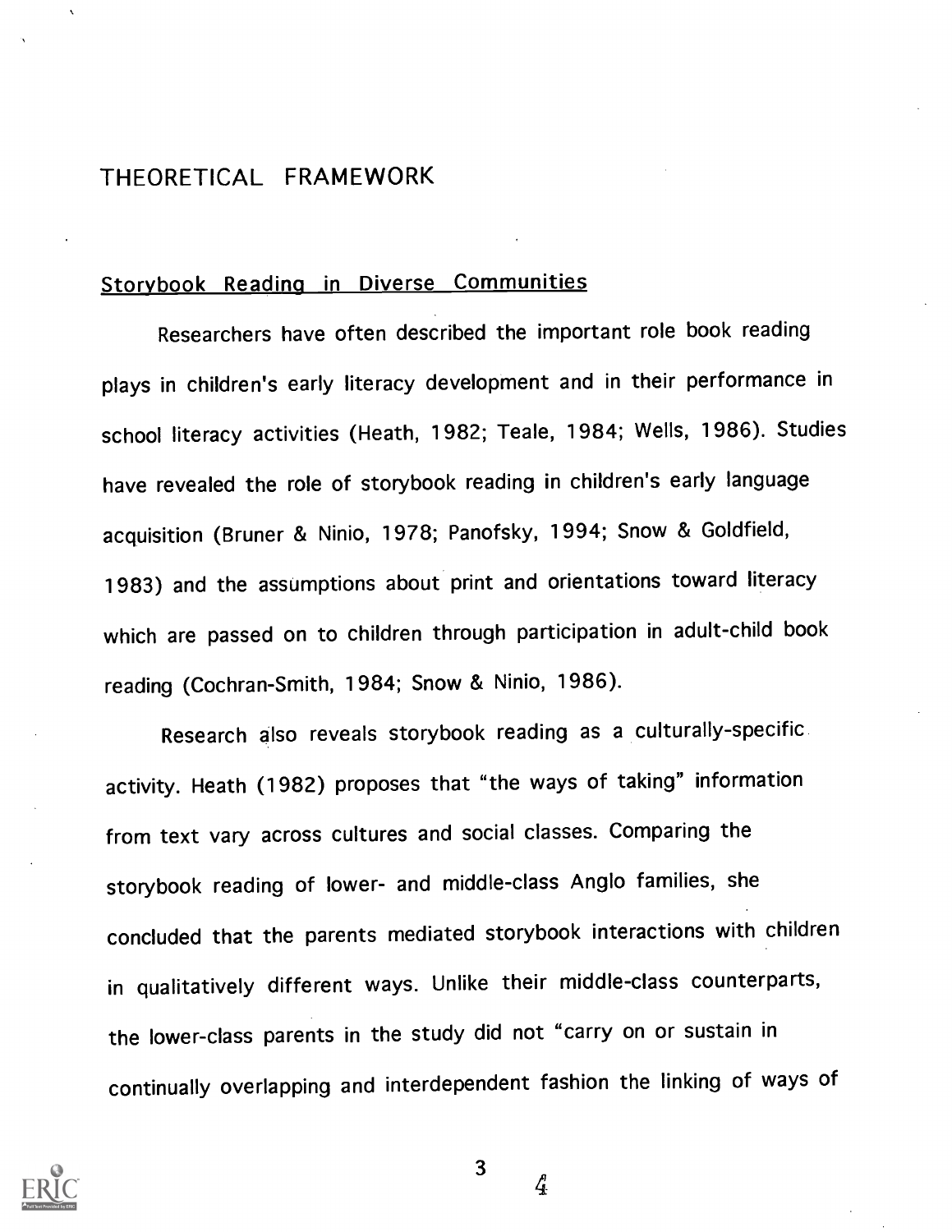taking meaning from books to ways of relating that knowledge to other aspects of the environment" (71). Heath points out how this difference disadvantaged the children from the lower-class homes in school literacy activities requiring an active interpretative stance. In a study of the home literacy environments of lower-class African American, Latino and non-Latino Caucasian children, Teale (1986) found that ethnicity failed to predict the amount or type of home literacy activity. However, he mentions that taped storybook readings from the study support Heath's conclusion regarding differences in interaction styles.

Thus, it appears that even where family book reading occurs, the benefits for future success in school literacy do not accrue equally for all children. However, Auerbach (1989) sharply critiques deficit-oriented assumptions which undergird family literacy programs that promote diverse communities' use of mainstream "ways with words." Cautioning against efforts to transmit school practices to home contexts and in the process mold culturally diverse parents "to conform to school-determined expectations," she outlines a broad "social-contextual model of family literacy" which aims "to increase the social significance of literacy in family life by incorporating community cultural forms and social issues into the content of literacy activities" (177). The sociocultural awareness



4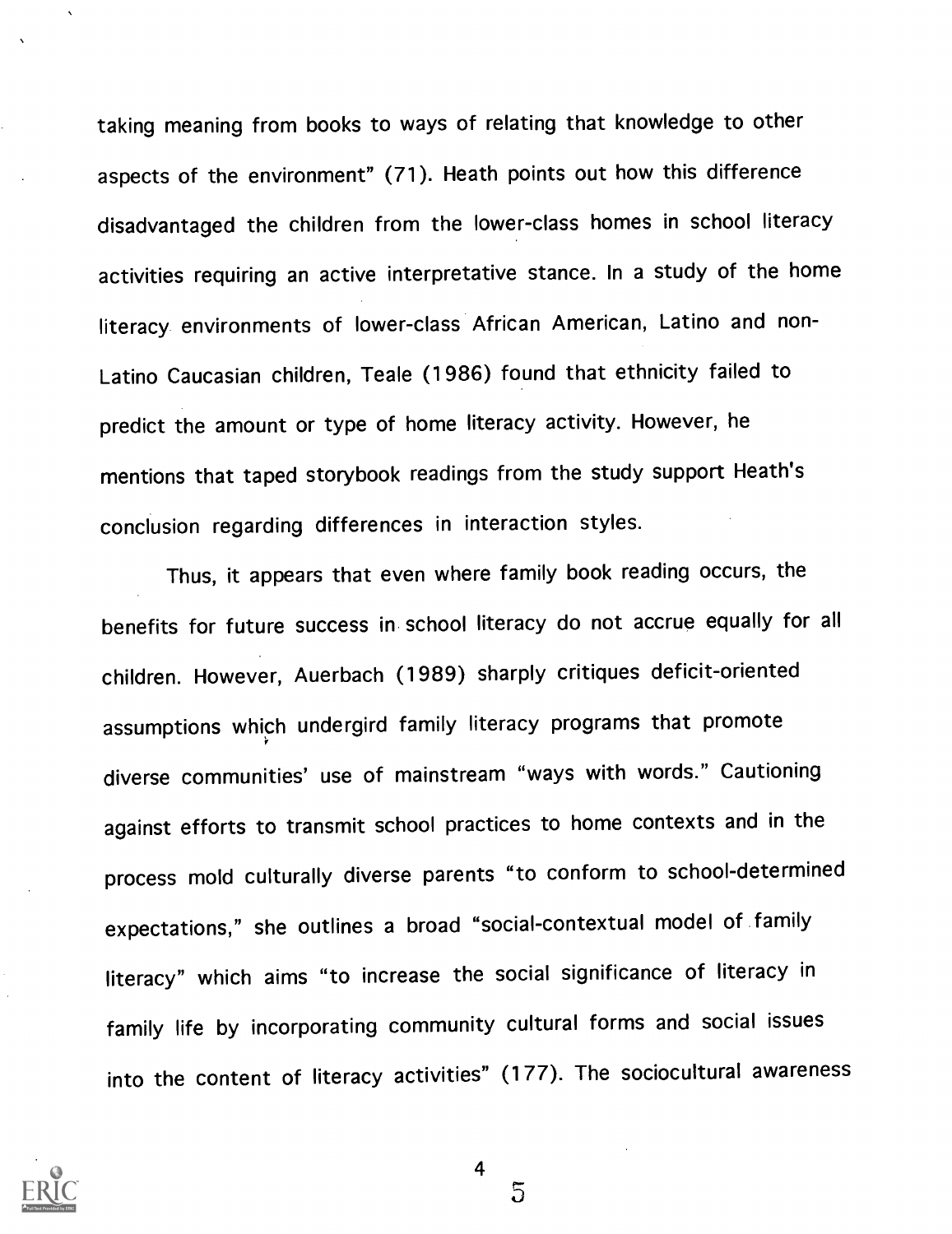underlying this model suggests a heuristic perspective from which to examine the vignette at the opening of this paper. An elucidation of the role of cultural activity in such an interaction requires a sociocultural perspective sensitive to unique cultural histories, contextual realities, and family goals.

# A Sociocultural Perspective on Family Book Reading

Contemporary interpretations of Vygotsky's concept of the zone of proximal development support and extend a sociocultural perspective on family storybook reading. Vygotsky's (1978) conception of the social origins of cognition has frequently been applied to adult-child storybook reading (Cochran-Smith, 1984; Deloache, 1984; Edwards & Garcia, 1994; Panofsky, 1989, 1994). These scholars have emphasized that constructing meaning from the storybook text represents a collaborative undertaking in which the child's understanding is mediated by the adult. This mediation occurs within the zone of proximal development, the region between what a child can accomplish independently and what she or he can accomplish with assistance from a more competent other (Vygotsky, 1978).

While these studies highlight the social origin of cognitive functions through the internalization of adult-child interactions, neo-Vygotskian



5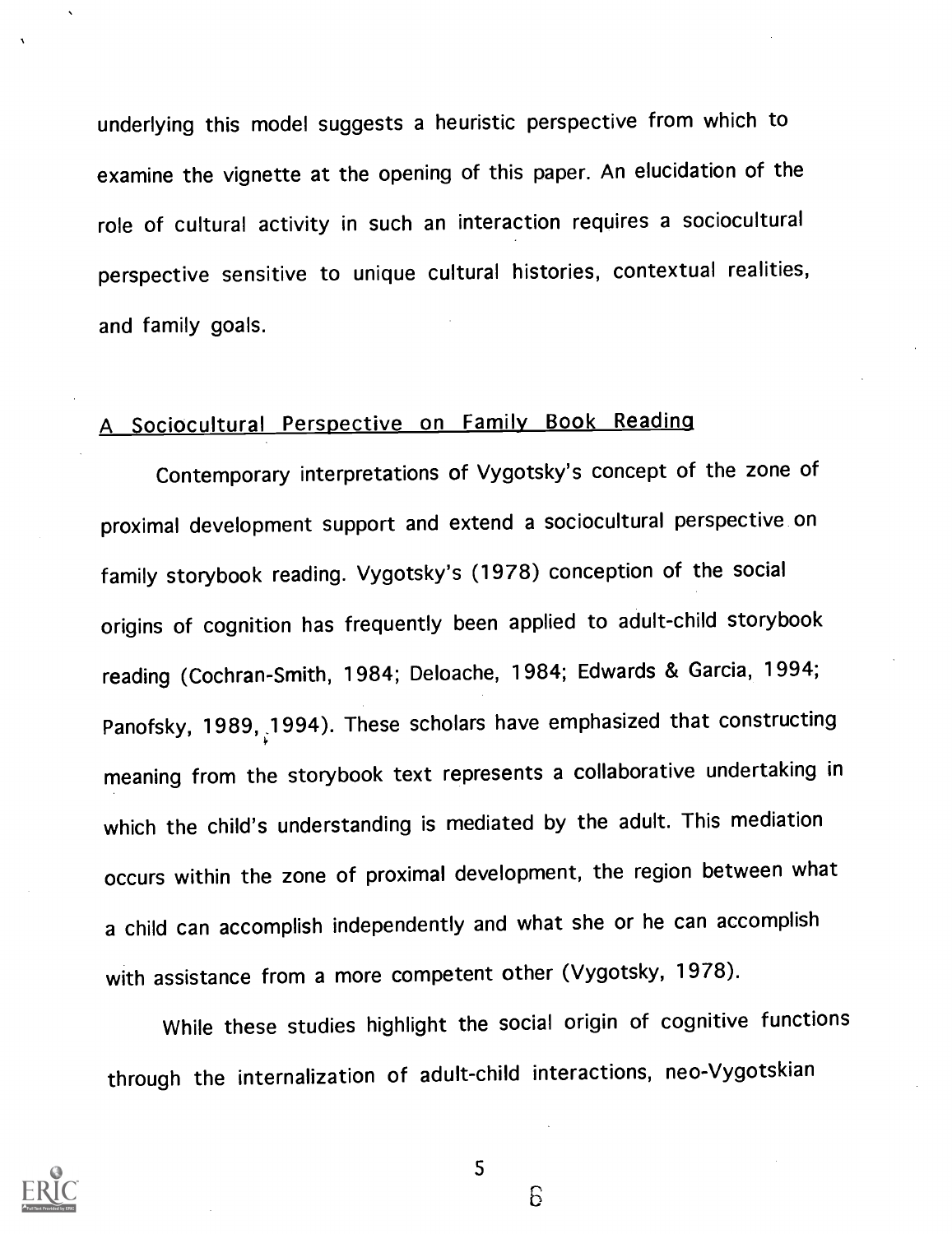scholars (Cole, 1985; Moll & Whitmore, 1994; Rogoff, Mosier, Mistry, & Artin, 1994) offer broader interpretations of Vygotsky's concept which emphasize the influence of sociocultural values, semiotic systems, and societal institutions on all shared activity. Rogoff et al.. (1994), elaborating on Cole's (1985) suggestion that culture and cognition create one another within the zone of proximal development, states:

Interactions in the zone of proximal development are the crucible of development and of culture in that they allow children to participate in activities that would be impossible for them alone, using cultural tools that themselves must be adapted to the specific activity at hand and thus are both passed along to and transformed by new generations. (232)

This broad conception of the zone of proximal development, involving the use, adaptation, and transformation of culturally-shaped tools in the process of shared activity, provides the framework in which I will discuss the diverse storybook reading of one Mexican American immigrant family.

#### METHODS

#### **Participants**

The data for this study resulted from the taping and transcribing of storybook reading events which occurred in the Garza home. Maria Garza immigrated from rural Mexico to the United States more than a decade ago.

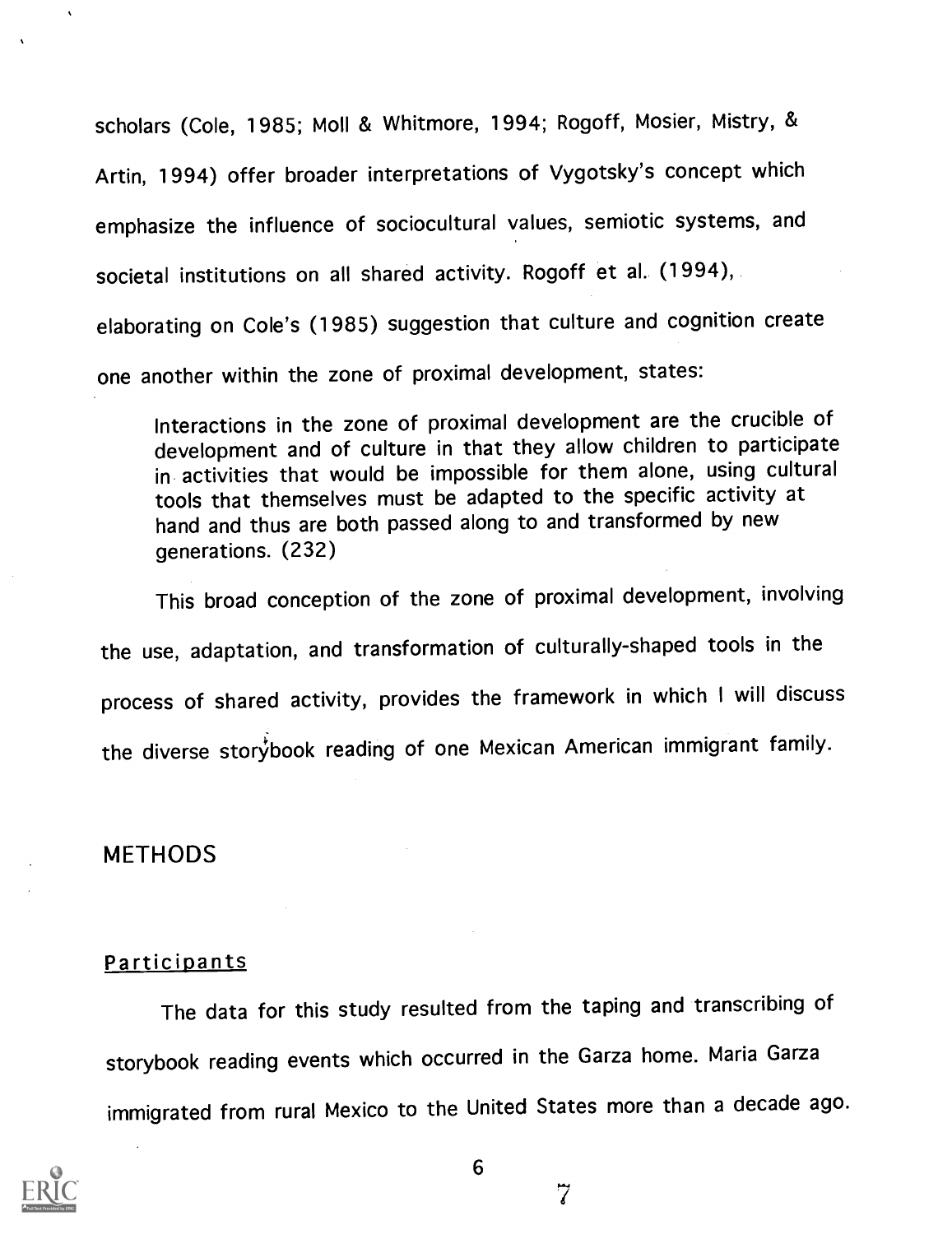She met her husband Santos, an immigrant from Mexico City, married, and had three children, German (age 9), Danny (age 7), and Lily (age 5) in Southern California. I chose the Garza family for the study for several reasons. First, they represent many of the Latino immigrant families served by the public schools in urban Southern California in several ways: 1) they subsist on a poverty-level income; 2) both parents speak very little English; and, 3) the children participate in a bilingual program at a local public elementary school. Second, as the former kindergarten teacher of the oldest boy, I knew that the family actively supported the children's education and that the two older boys had been successful students in the early elementary school years. Therefore, I anticipated the opportunity to discover positive, culturally-specific forms of interaction in the book reading of Maria and the children. Finally, the age sequence of the three Garza children provided an opportunity to observe if and how Maria adjusted her interaction strategies according to her children's age differences.

# Data collection and analysis

The family recorded their storybook events during two periods approximately two weeks in length. At the beginning of each period I



7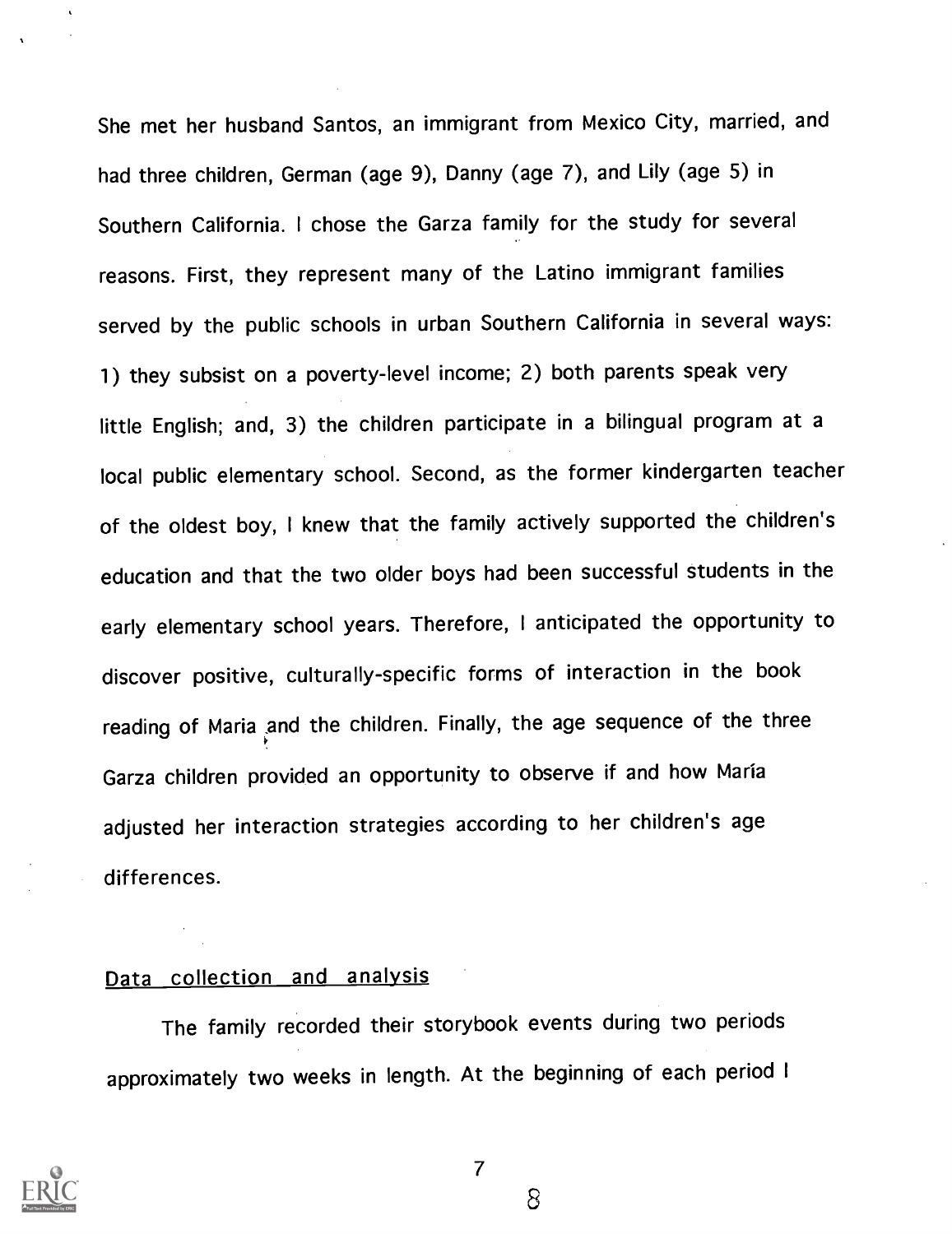provided the family with a variety of children's fiction and non-fiction books in Spanish. I emphasized that they were free to choose what and when they wanted to read. However, in order to compare Maria's interactions with each of her children, I asked that she read alone with each child. The family taped six or seven stories during each recording period.

After the first taping period, I transcribed the recordings and began to develop grounded categories (Strauss & Corbin, 1990) representing the language functions occurring in the exchanges between Ms. Garza and the children. During this analysis I recognized the influence of the content of the books on the Garzas' interactions. Therefore, I intentionally included several books related to their cultural heritage in the set I provided for the second taping period. I also found that after initially reading alone with the two youngest children, Ms. Garza chose to read with all three children together. For the second period, I stated that they were free to determine the participant structure of all their book reading events.

After transcribing and coding the data from the second taping period, I confirmed and added to the language functions identified in the first recording session. These functions are described in Appendix 1.



8

G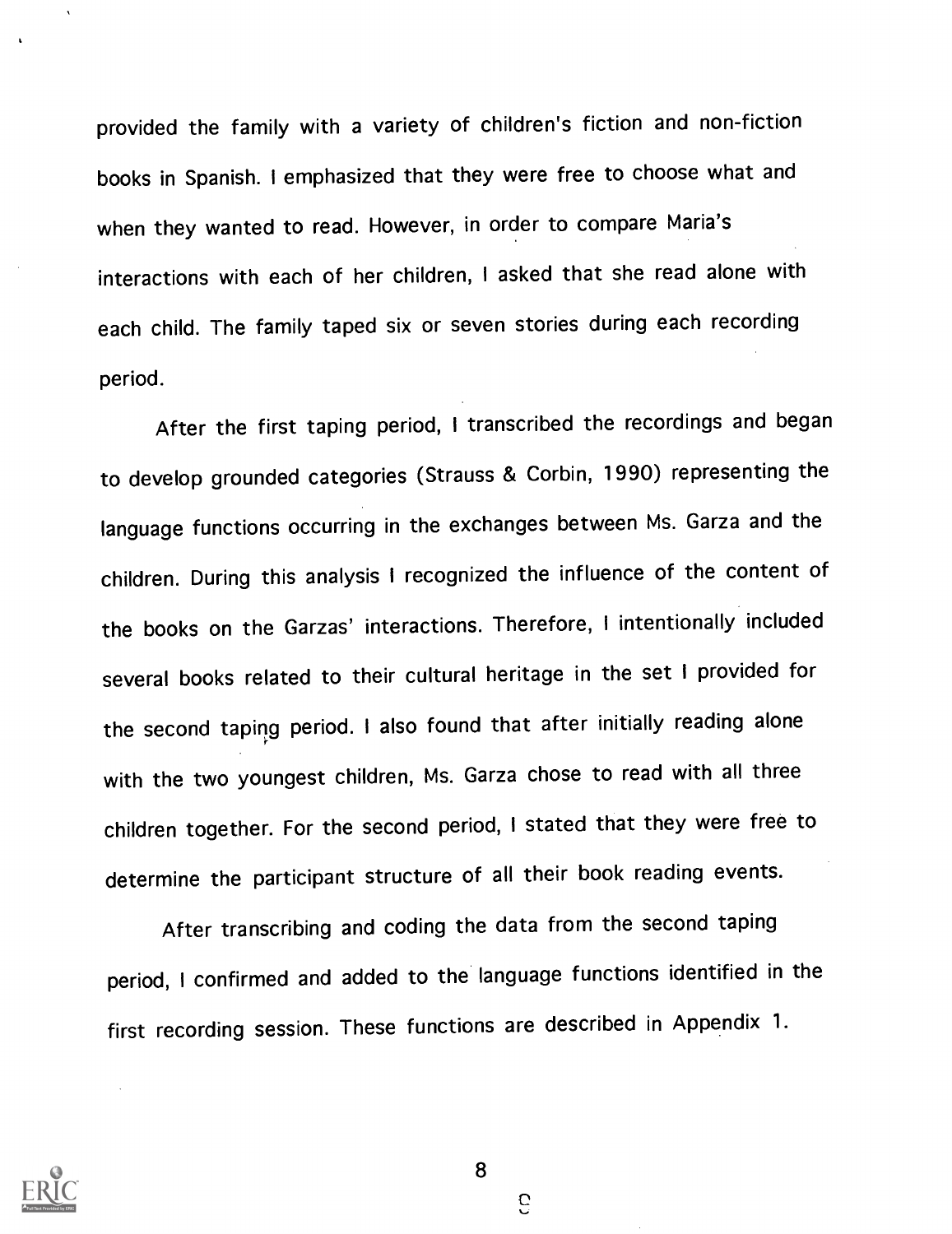Having coded the exchanges from both recording sessions, I then created the following four general categories of book reading interaction: 1) reading practice, 2) adult-directed exchange, 3) collaborative interpretation, and 4) cultural transmission. <sup>I</sup> identified three key properties of these interactions: book content, participant structure, and language use. After thorough analysis of the transcripts, <sup>I</sup> visited Ms. Garza in order to share my results and to seek her insight on the interactions. Finally, as I began to prepare this report of the research, <sup>I</sup> translated important exchanges into English. These translations were corroborated by several Spanish-English bilingual teachers.

# FINDINGS

 $\ddot{\ddot{\phi}}$ 

Analysis of the transcripts of the book reading events produced four categories of interactions involving Maria and her children. <sup>I</sup> will now describe these categories and the book content, participant structures and language use which define them.

Reading Practice. Reading practice involved Danny or German reading relatively uninterrupted to their mother. Typically, the dyad only interacted when Maria corrected occasional reading miscues or one of the

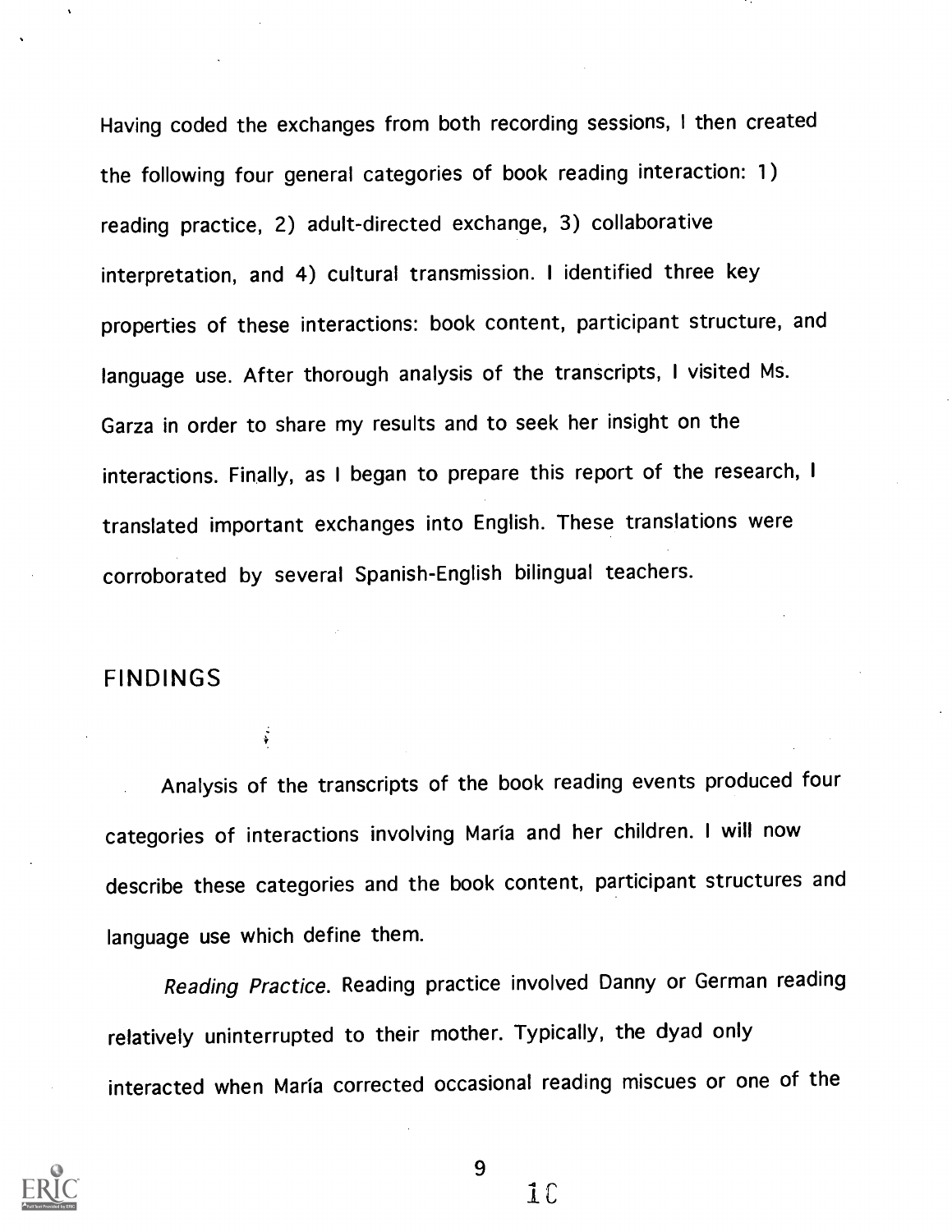boys asked about a problematic word. In each case of reading practice the text read was unrelated to the family's particular cultural history or prior knowledge.

Adult-directed Exchange. In adult-directed exchanges Maria initiated interaction in order to involve a child in the book reading and to ensure and evaluate literal comprehension. Nearly all such interaction occurred when Ms. Garza read books to Lily that had little relation to their personal experience or prior knowledge. A typical adult-directed exchange occurred as Maria called Lily's attention to a photograph of the stars while reading El sol siempre brilla en alguna parte (Fowler, 1992):

Maria: *jQué son éstas?* (What are those?) Lily: Estrellas. (Stars.) Maria: ¿Y dónde están? (And where are they?) Lily: Allá en el cielo. (There in the sky.) Maria: ¿Y te qustan? (And do you like them?) Lily: Si (Yes.)

During the reading of this information book, Maria produced nearly seventy percent of the total speech-turns. While displaying a variety of language functions, including semantic questions, life-to-text connections, and explanations, Maria most often relied upon label and "do you like" questions to initiate exchanges. Correspondingly, Lily produced more labels than any other type of utterance. The fact that Lily asked no

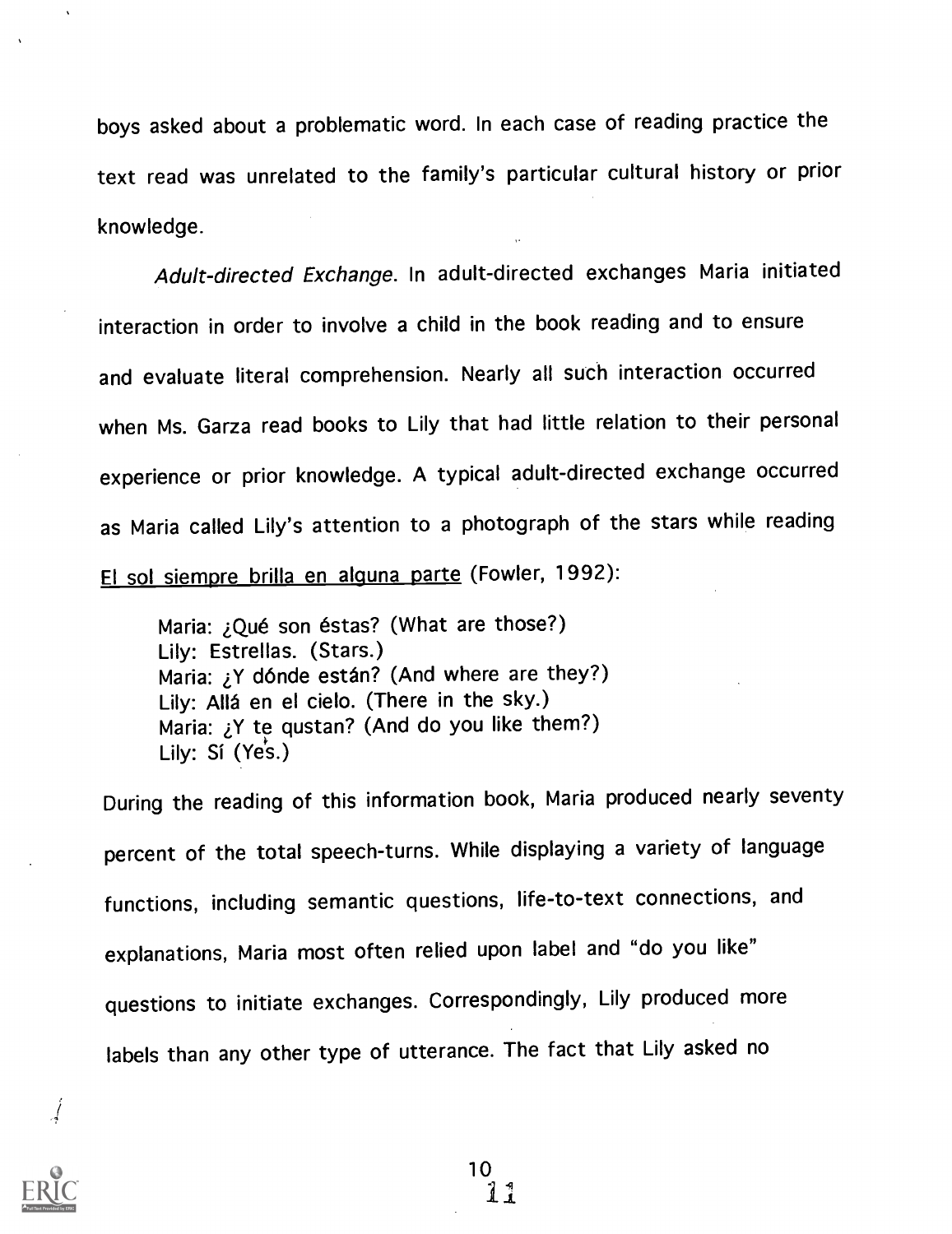questions during the entire book underscores the adult-directed nature of the interaction.

Collaborative interpretation. In this category of interaction the Garzas wove together prior knowledge and experience with textual information to produce socially-constructed interpretations. Collaborative interpretation occurred only when Maria and the three children read together and the text touched upon their unique prior knowledge. As the participants sought, confirmed, questioned, and built upon one another's comments, they exhibited no standard format of speech turns and utilized a wide variety of language functions. Significantly, the label and "do you like" questions common in adult-directed interactions disappeared completely, and the use of life-to-text comments increased.

A representative example of collaborative interpretation occurred while Maria read Veloz como el grillo (Wood, n.d.) to the three children. Throughout the book the children called out the names and discussed the appearances of the animals pictured on each page. However, when the text referred to bees, the discussion intensified, bouncing from one enthusiastic participant to the next:

Maria reading: "Y trabajador como la abeja." (as hard-working as a bee.) Lily: ¡Ay! No me gustan ésas. (I don't like those!)



11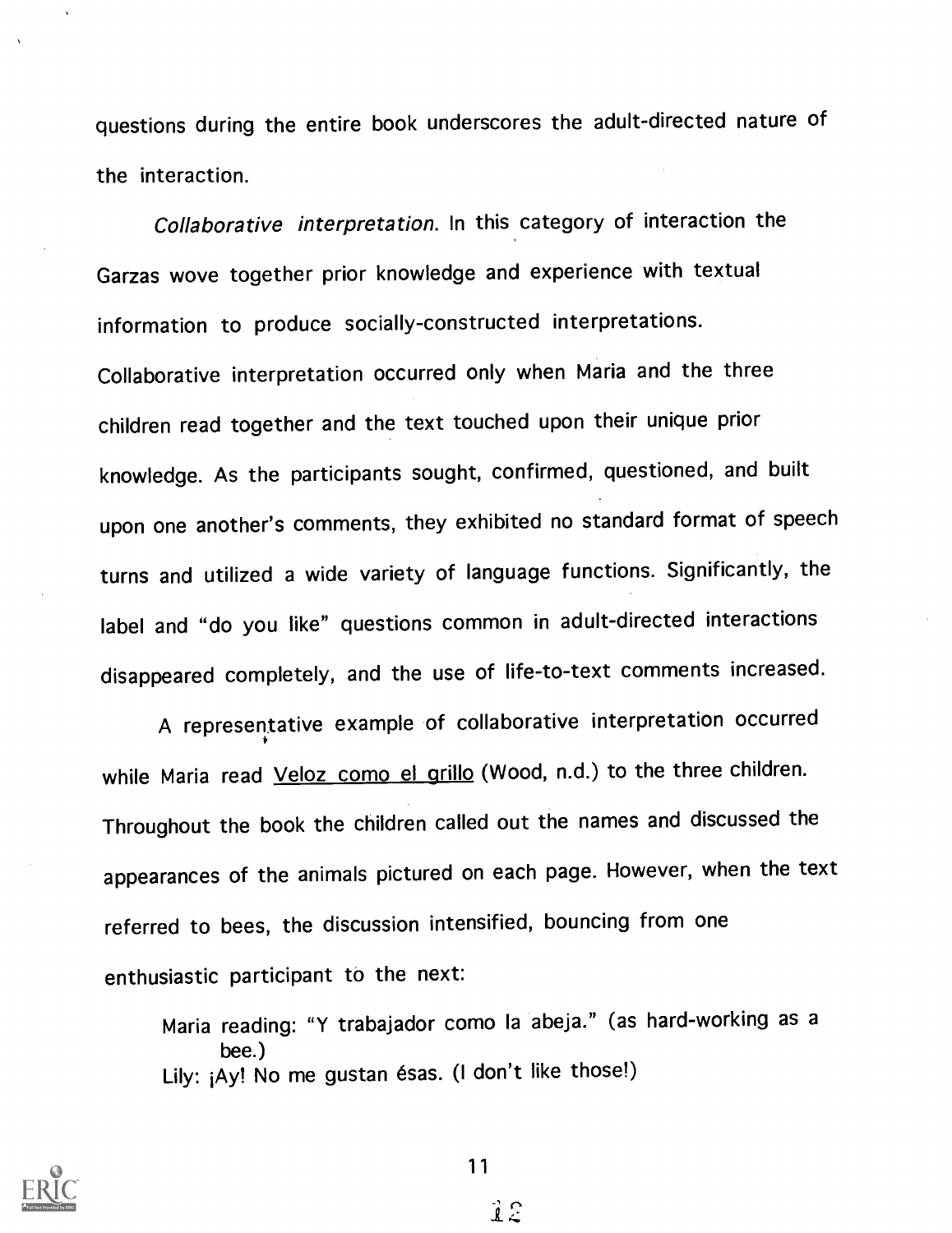Maria: Mira, las abejas Ilegan asi a cada florecita, y sacan de alli para, el, el, el... *j*Cómo se llama, hijo? (Look, the bees visit each flower and take out the, the... What is it called, hijo?)

German: El... (The...)

- Maria: Polen? (Pollen?)
- German: Uh-hu, polen. (Uh-hu. Pollen.)
- Maria: El polen para hacer la miel. Mmmm. (The pollen to make honey. Mmm.)
- Lily: Pero no me qustan porque ésos pican. (But, I don't like them because they sting.)

Danny: ; Mami, verdad... (Mami, is it true...)

- German: Mami, el polen. Tambien el polen cuando ellos van en el aire con el polen en su cuerpo, se la cayen y donde caigan crecen más flores. ¿Sabía? (Mami, the pollen. Also, the pollen, when they go in the air with the pollen on their bodies, and it falls, where it falls more flowers grow. Did you know that?)
- Maria: No, mijo, no sabia. Mira, que lindas. A mi, me gustan estas. En mi casa mi papa tenía muchas de estas, abejas. Y sacábamos mucha miel. (No, I didn't know that. Look, how pretty they are. <sup>I</sup> like these. In my house my dad had a lot of bees and we collected a lot of honey.)
- Danny: Mami, mami, ¿sabía que las abejas, estas. Mami verdad que si no trabajaban las abejas no habia miel? (Mami, mami, did you know that the bees, these... Mami, is it true that if they didn't work, there wouldn't be any honey?)

Maria: No, no había miel. (No, there wouldn't be any honey.)

As each participant brought prior knowledge to this portion of the text, a

rapid give-and-take discussion occurred which differed qualitatively from

the rest of those involving Veloz como el grillo. The participants made

frequent life-to-text connections, confirmed one another's responses, and

expanded upon the others' comments. Such interaction resulted in a

socially-constructed interpretation which linked the text to the Garzas'

prior experience and knowledge.

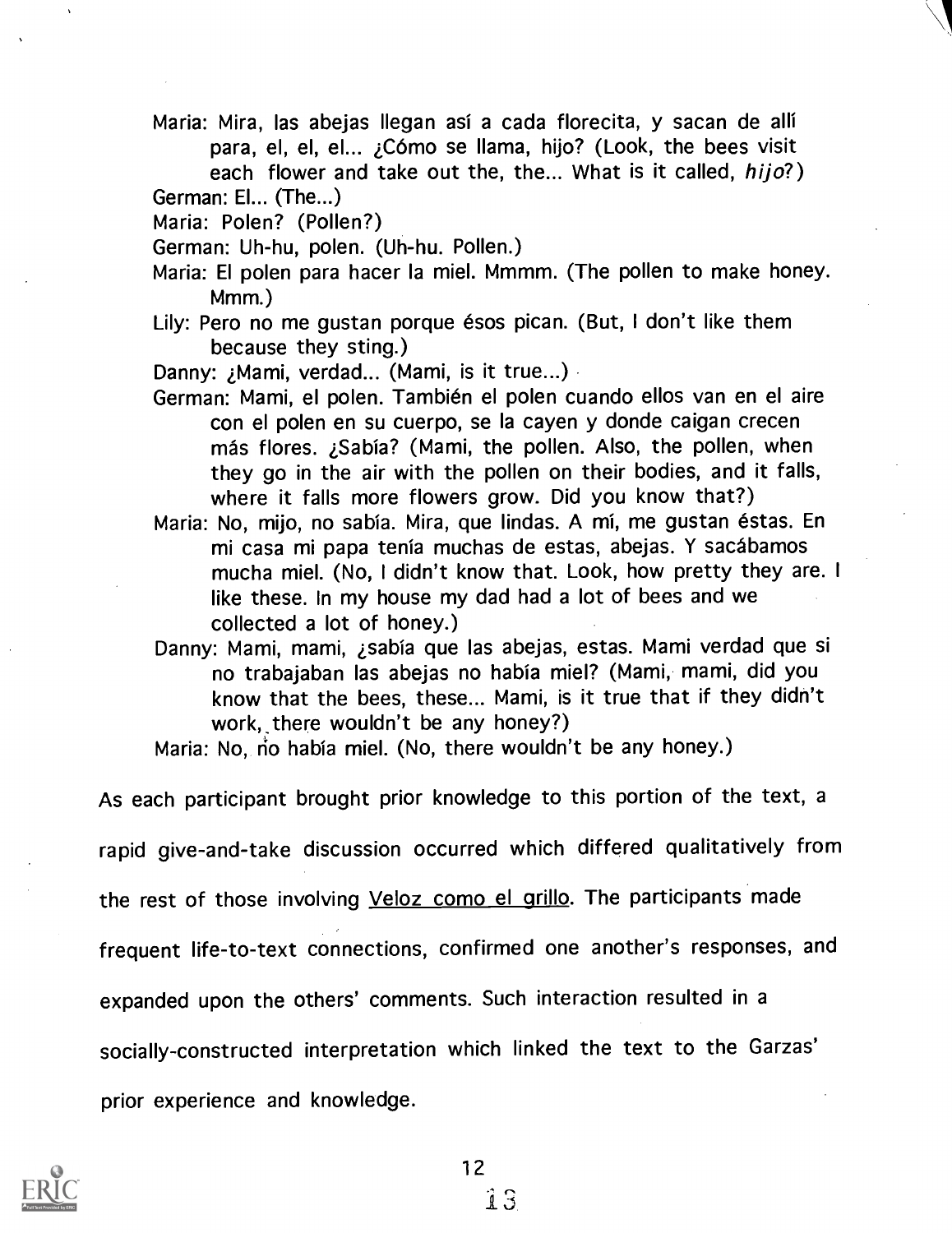Cultural Transmission. Cultural transmission took place when a text evoked traditions from the Garzas' Mexican cultural heritage and Maria highlighted, elaborated upon, and attempted to transmit these elements to her children. Such interactions occurred only while Maria and the three children read together and frequently involved interwoven discussion among all the participants. However, several features distinguished cultural transmission from collaborative interpretation. First, the text often prompted the creation of an imagined world in which Maria made tangible cultural traditions no longer consistently visible in the family's urban environment. Second, Maria's language use expanded and became more emotive as she provided detailed elaborations, value statements, and didactic declarations. Third, the Garzas identified themselves with the characters in the. text. Fourth, they used the text to critique and inform activities in their daily lives.

The first instance of cultural transmission appeared in the vignette opening this paper involving Sorpresa de Navidad para Chabelita, a story describing many aspects of village life. Elaborating on the main characters' action of greeting others, Maria invoked an imagined village world in which one "becomes accustomed to greeting everyone." In response to Lily's question about the custom, Maria then provided an



13

i4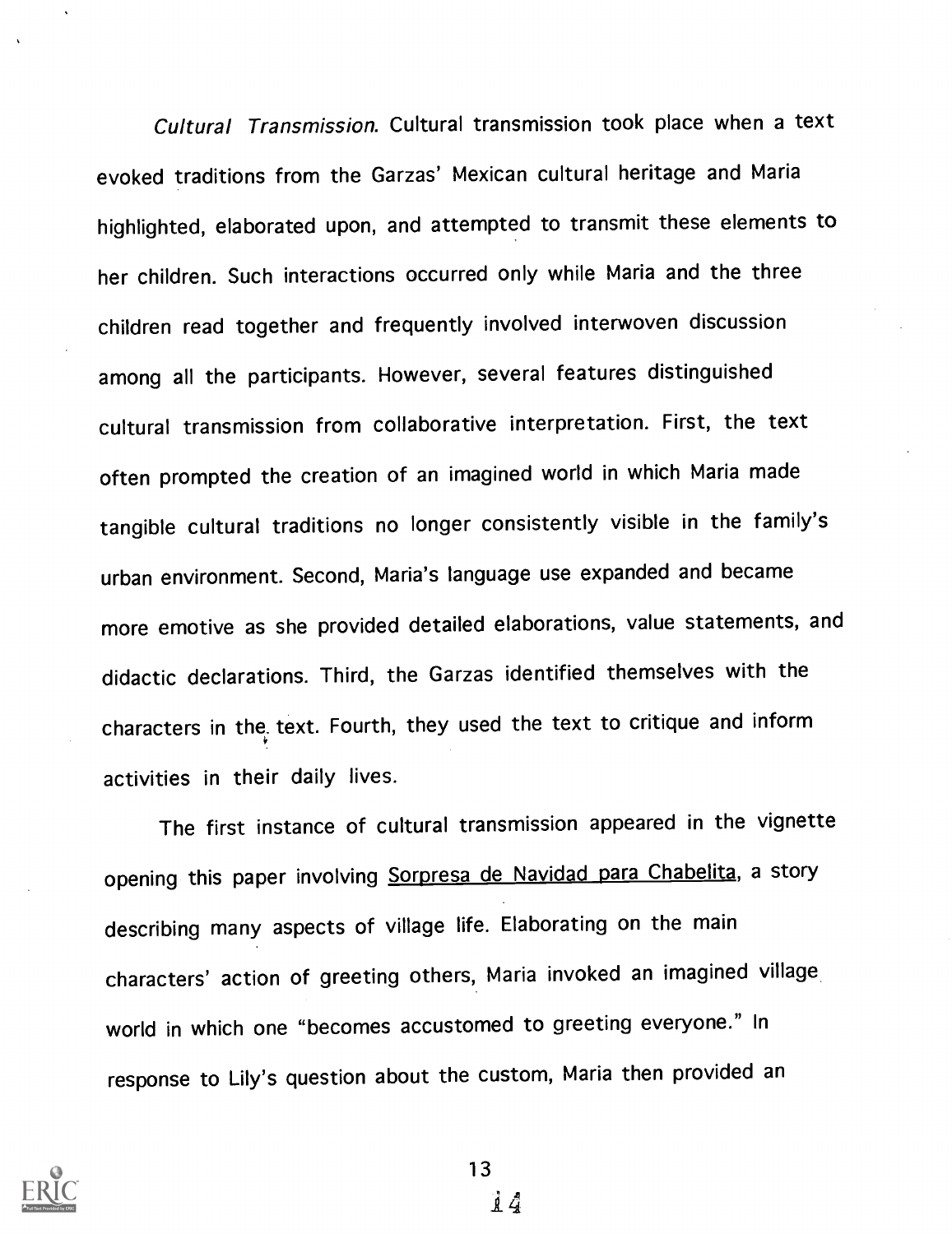example from the family's actual world in the city. Finally, locating the family within the larger Latino cultural universe, Maria urged the children to uphold the tradition of greeting others. In the course of this interaction Maria offered both a highly emotive value statement, "una forma muy bonita de convivir con todas las personas" (a very beautiful way of sharing life with everyone), and a didactic declaration, "Y quisiera que asi fueran Uds. también." (I wish that you all would do the same.)

Other instances of cultural transmission occurred as Maria and the children read the bilingual book Family Pictures/Cuadros de familia (Garza, 1990) The book portrays, in text and illustrations, the author's life as a young girl growing up in a small Latino community in rural Texas. Each page evoked traditions from Maria's rural Mexican heritage, and she elaborated on topics such as pihatas, picking nopales, the Virgen of San Juan, and folk medicine. A particularly lengthy interaction involving all four of the distinct characteristics of cultural transmission occurred as the family responded to the author's depiction of the town fair in Reynoso, Mexico:

Maria: Esto, esto lo que yes aqui hijo, esto es lo autentico, lo auténtico mexicano. Lo que se hacen en los pueblos. (This, what you see here, is the authentic Mexican way of life! What is done in the villages.) German: Oh.



 $.5$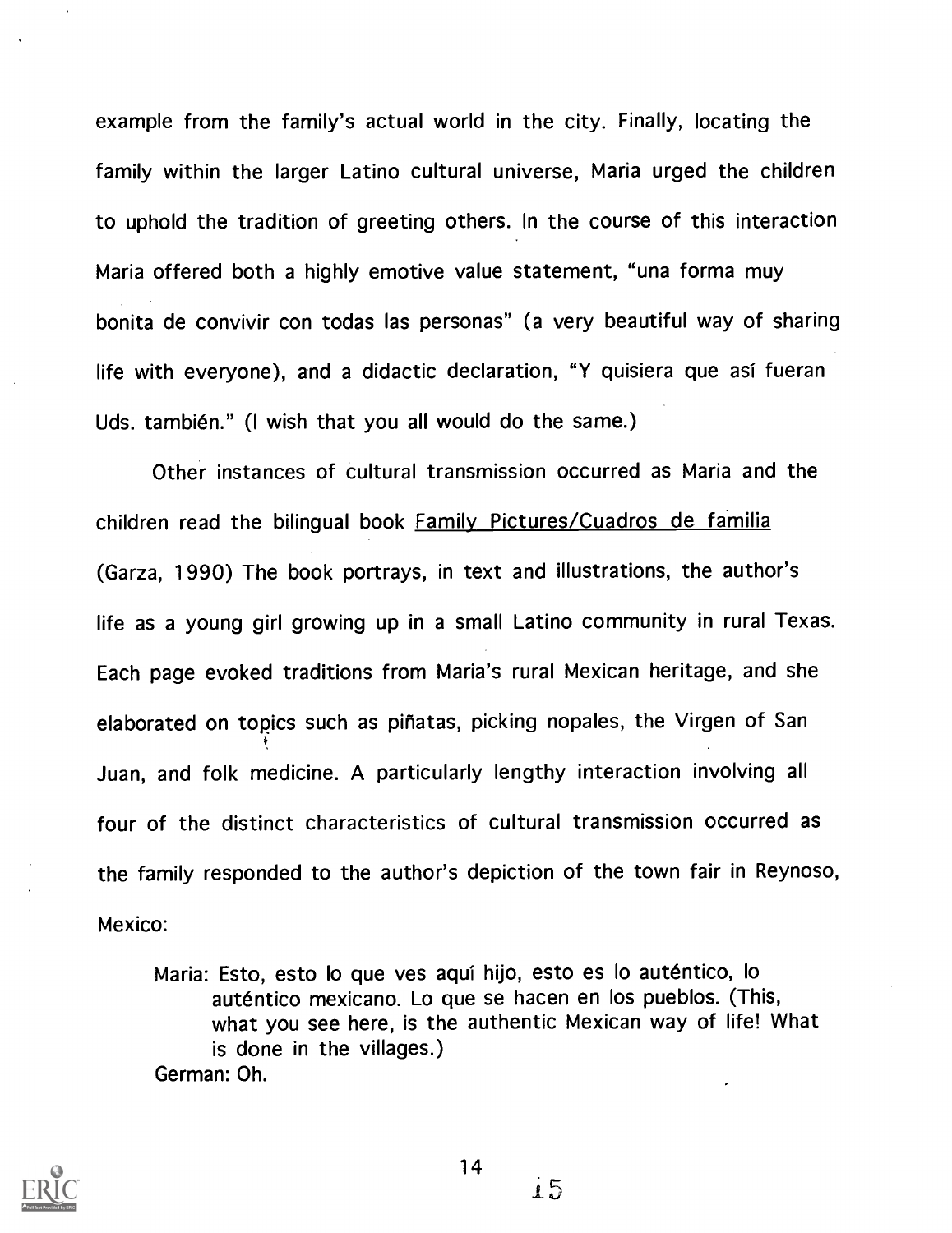Maria: Mire, mijo este niño aquí, éste está tomando su soda. ¡Que lindo! Esto, esto es mi vida. Esto. Yo quisiera que Ia amaran como yo la amo. (Look, mijo, this boy is drinking his soda. How beautiful. This, this is my life. This. I wish that you would love it as <sup>I</sup> love it!)

Maria first acknowledged and entered the imagined world of the Mexican village called forth by the story. She then responded emotively to the subjects portrayed in the text and attempted to transmit a deep value of the family's heritage to the children. As the Garzas' response continued, they identified themselves with the characters portrayed in the illustrations and thus actively transported themselves into the text:

Maria: iAlli esta Lily! [Laughs] (There is Lily!) Lily: Mami, ¿Ud. está ésta? Mi mamá ésta, mi papi es éste, y yo soy ésta, y German éste, y Danny éste. (Mami, are you this one? My mami is this one, my papi is this one, here am I, and German this one, and Danny this one.) German: ¡Aquí está Danny! (Here's Danny!) Lily:  $E1$  chiquitito? (The little one?)

Finally, in one of many text-to-life connections, Maria used the text to inform the Garzas' activities in their actual world.

Maria: Esto, esto es lo que quisiéramos hacer para 5 de mayo, para festejar como es en reálidad una fiesta, una feria mexicana. ¿Te recuerdas este papel que esta picado, como los que Uds. hicieron en la escuela? ¿Cuando el Sr. Manyak, bailó el jarabe tapatío todo esto? Esto es lo que quisiéramos hacer en la escuela. (This, this is what wanted to do for Cinco de Mayo, to celebrate like a true Mexican festival. Do you remember this cut paper, like you made in school. And, when Mr. Manyak danced the Jarabe Tapatio ? This is what we wanted to do in the school.)



15 $1E$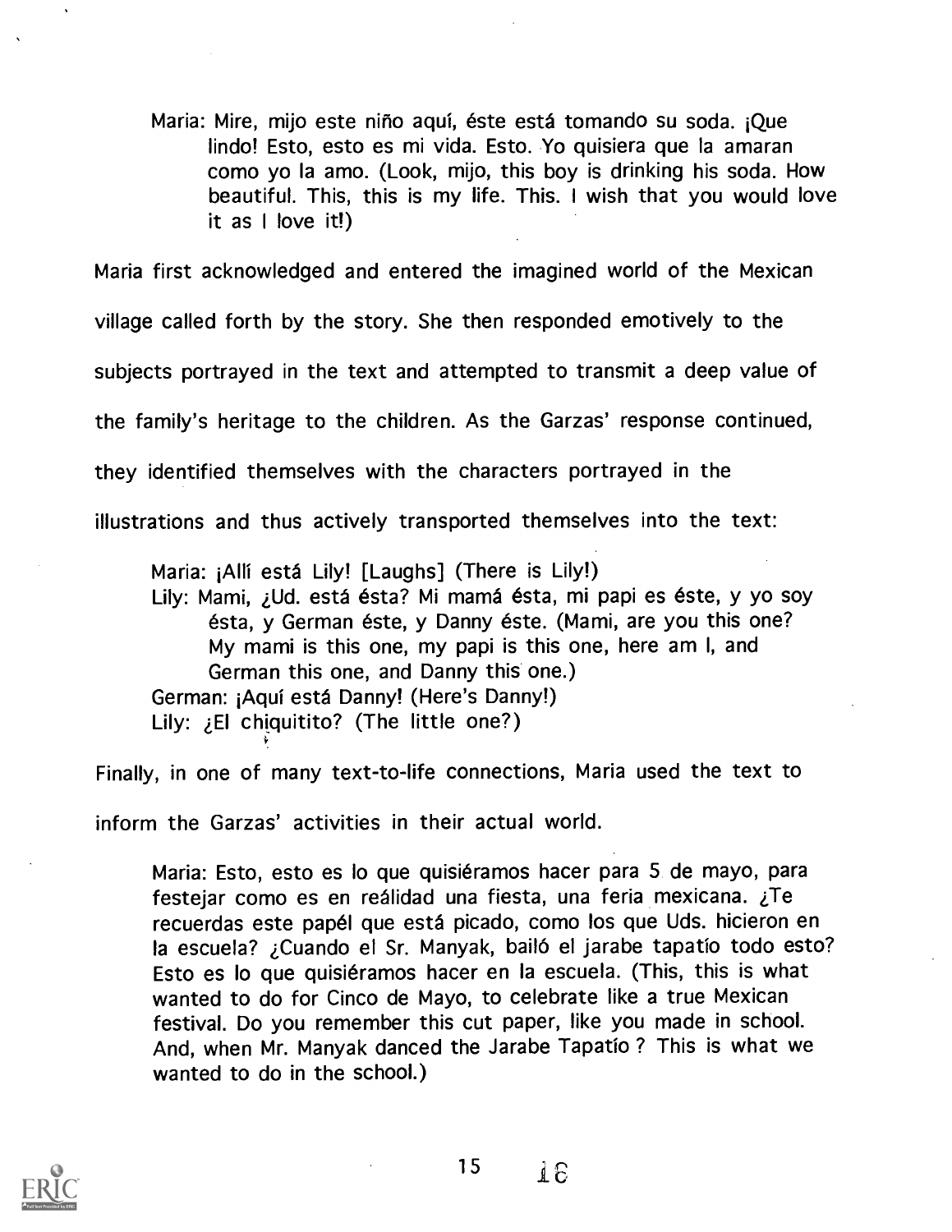The children also actively brought prior knowledge to bear on the cultural traditions described by the text. A page picturing a pinata party produced interaction typical of the collaborative interpretation described earlier. After Maria explained how pinatas are made in Mexico, German described another process of making pinatas:

German: ¿Mami, sabía Ud. como hacen las piñatas? Hacen un globo bien grande. Luego lo Ilenan de papel de periodico con mucho pegamento. Lo secan. Luego lo ponen lo demás, y luego lo pintan y lo dejan a secar. Luego se explota el... (Mami, do you know how they make the piñatas? They make a big balloon. Then they cover it with newspaper with a lot of glue. Then, they dry it. Later they put the other stuff, they paint it, and they let it dry. Then the, the...)

Danny: Globo. (Balloon).

German: El globo, y luego hacen un hoyo y meten los dulces y alli esta. (balloon explodes. Then they make a hole and put the candy in and it's done.)

Maria: ¿Quién te dijo esto? (Who told you that?)

German: En un libro el año pasado. Lo leí; estaba así. (A book from last year. <sup>I</sup> read that it was like that.)

German's statement represents an intertextual connection in which he

adds information from a book he had read the previous school year to the

discussion and to the family's growing knowledge of their cultural

history.

At the conclusion of **Family Pictures/Cuadros de familia**, Maria offered an emotional evaluation which epitomizes her deeply personal responses throughout the book:

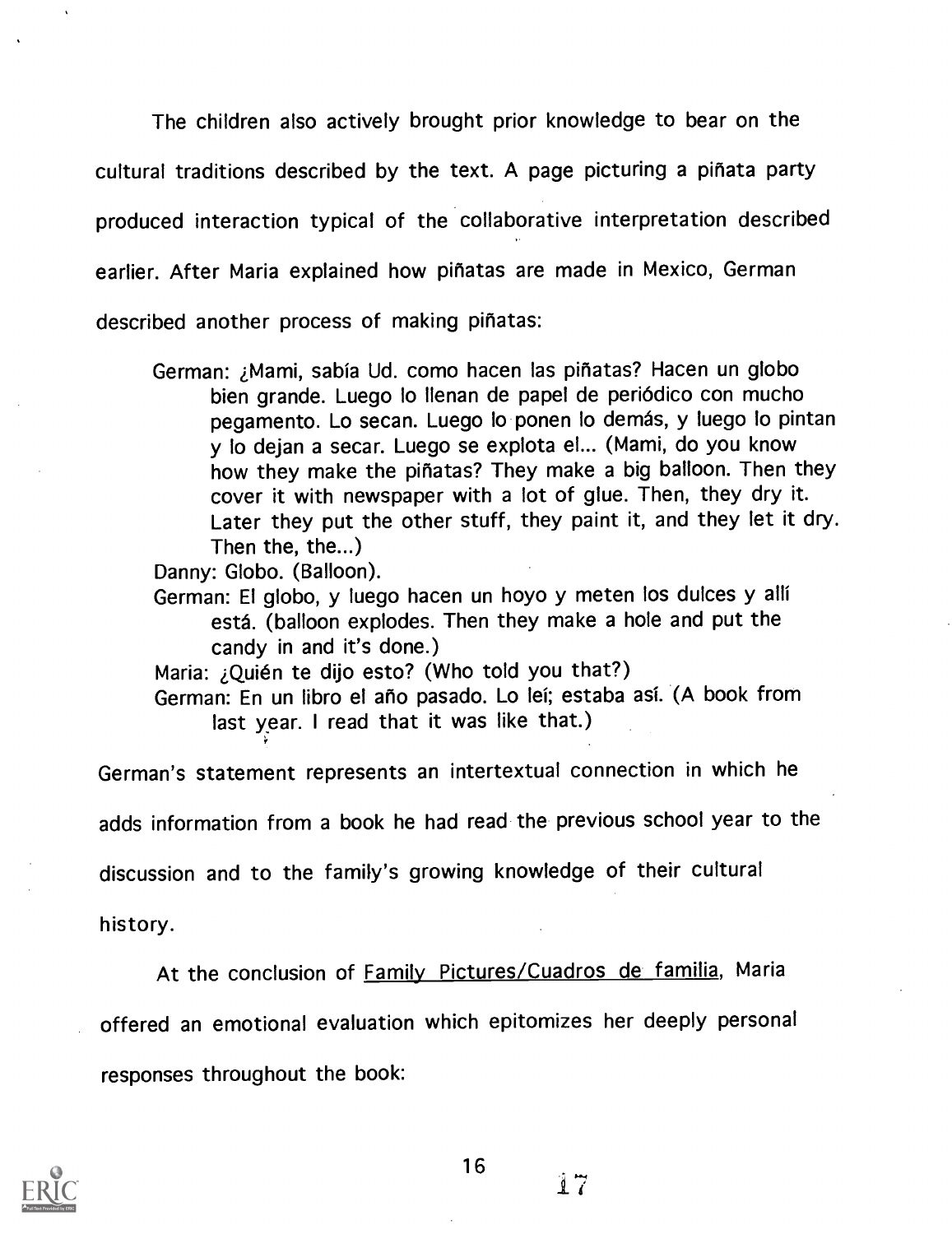Maria: iEste libro es precioso! De todos los libros que he leido, éste es él que me ha gustado más. (This book is precious! Of all the books that I have read, this is the one I like the most.)

Lily: A mí también. (Me too.)

Maria: Esta, este libro es mi historia..'.. No es tan real, porque no sé dibujar. Pero, ésta era mi vida. (This book is my story.... It is not real because I don't know how to draw. But, this was my life.)

Hinting at the possible legacy of this shared storybook reading

event. Maria then asked the children to buy her a copy of **Family** 

Pictures/Cuadros de familia when they grew older.

# DISCUSSION

I began exploring the storybook reading of a culturally and linguistically diverse family with the intention of identifying culturallyspecific forms of book reading interaction which could be compared to "mainstream" adult-child storybook reading. However, the variety of the interactions described above defies generalization. Instead, the findings unveil the key influence of content on the family's book-reading interaction. The data also reveal a process in which an immigrant family appropriates a tool from the host culture, infusing it with their own



∄ 8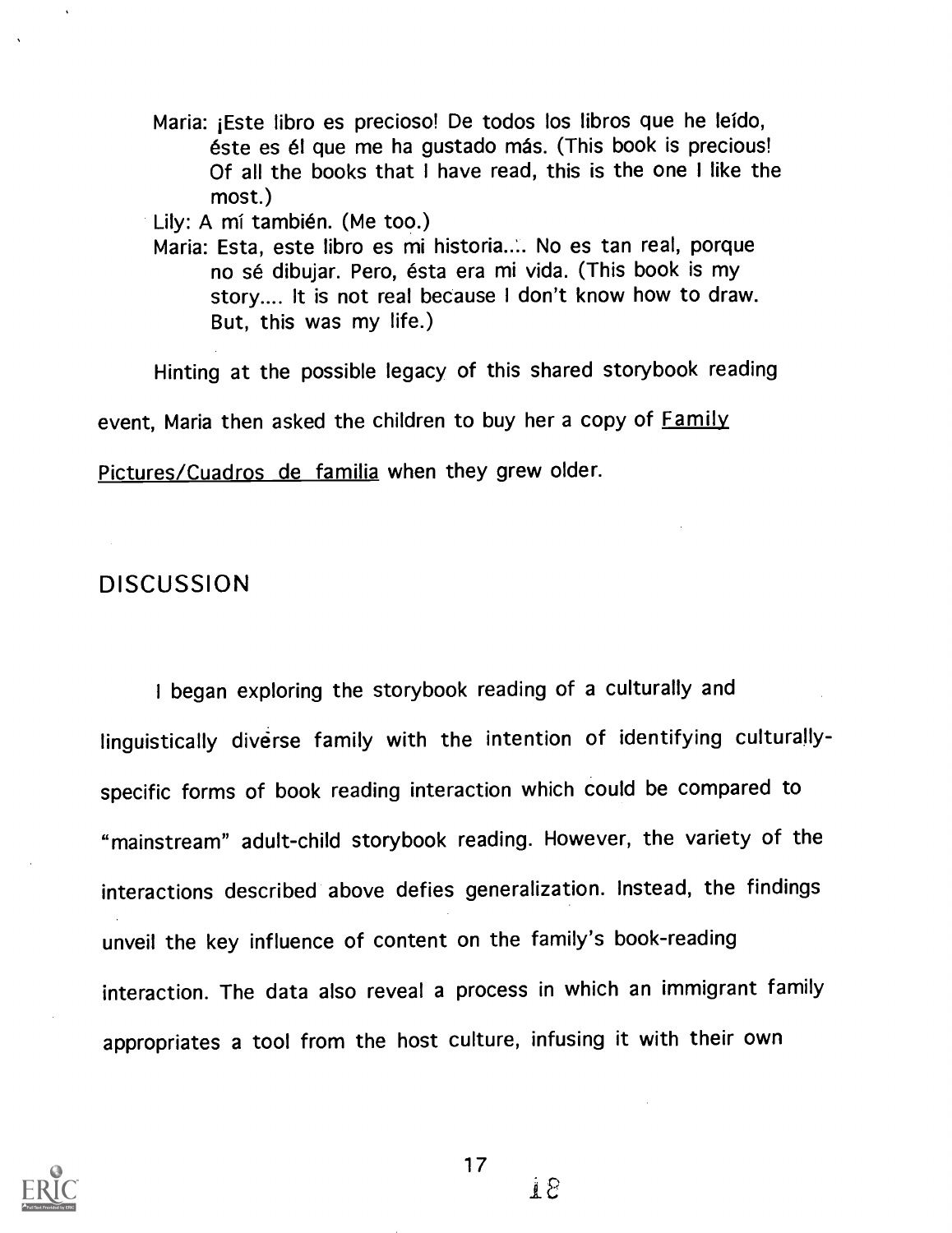purposes and forms. <sup>I</sup> will now discuss these findings in light of the sociocultural perspective developed earlier.

# Content and Book Reading Interaction

"Funds of knowledge" research (Moll & Greenberg, 1990), in which researchers and teachers enter language minority students' homes as ethnographic observers, has documented the vast socially-distributed knowledge and resources possessed by culturally diverse families. The data from this study highlight the influence of such unique knowledge on family storybook reading. When dealing with textual content unrelated to the family's funds of knowledge or cultural heritage, the Garzas' book reading involved either reading practice or adult-directed exchanges in which Maria attempted to elicit her children's participation in the book reading event and to ensure their literal comprehension of the text. During these interactions Maria frequently relied on simple labeling and "do you like" questions which prompted one word responses.

When the book did relate to the Garzas' funds of knowledge, the family exhibited interpretive behavior which involved the linking of prior knowledge to the text and of information from the text to their own experience. In the example presented in the findings, the Garzas, while



18

 $\frac{1}{4}$  C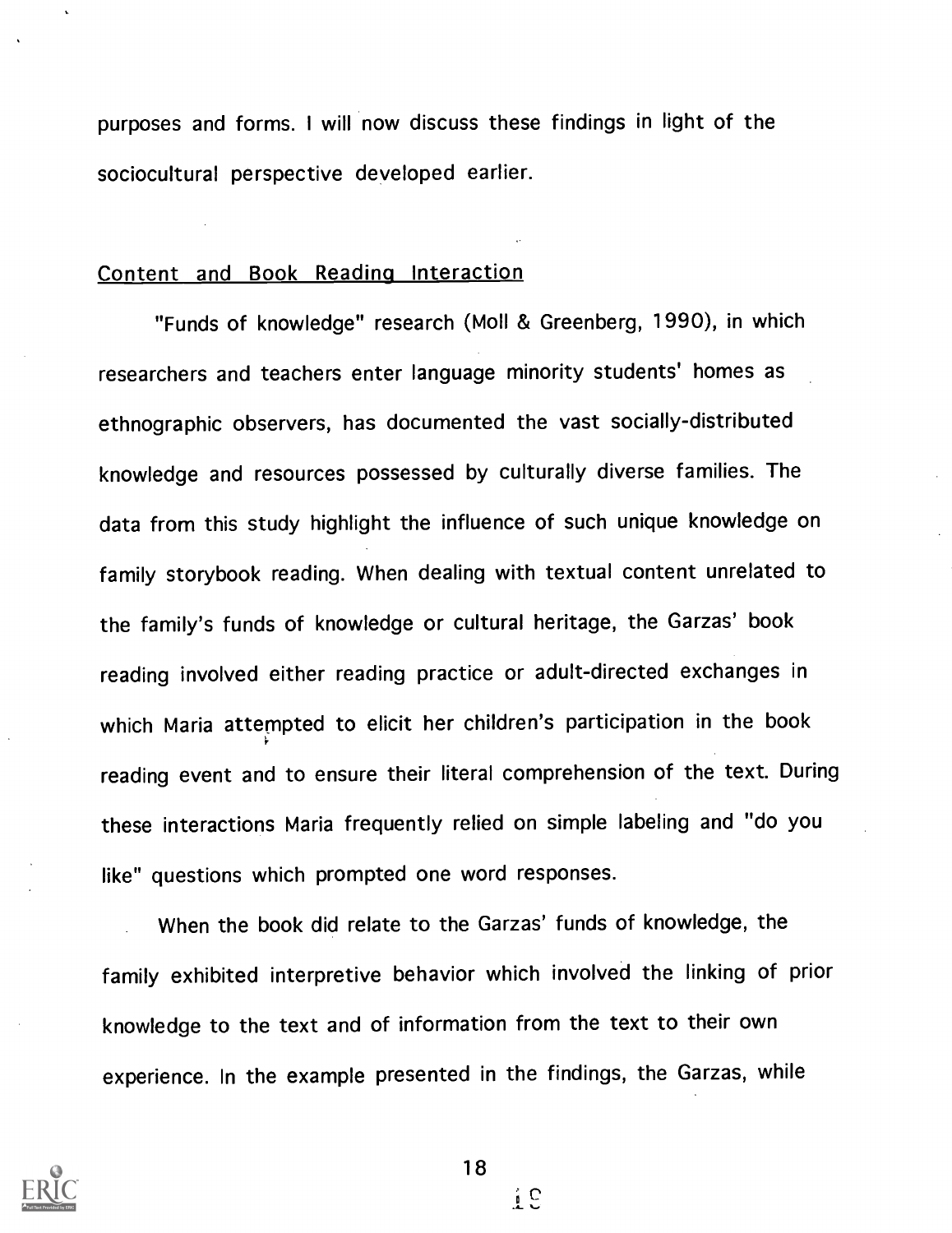reading about bees, engaged in collaborative interpretation which featured not only these book-life linkages, but also a linking of the participants' responses to create socially-constructed meanings. The interpretative work exhibited in these interactions, involving the "cooperative negotiation of meaning from books," resembles the mainstream community's "way of taking" described by Heath (1982).

Texts which presented valued customs from Maria's rural Mexican heritage elicited the Garzas' most original book reading interactions. Through the imagined worlds created by these texts Maria pointed out, elaborated on, and sought to transmit cultural traditions to children being raised in a street-corner apartment in urban America. The interactions surrounding these periods of cultural transmission frequently involved both life-to-text and text-to-life connections and were uniquely flavored by Maria's elaborations, value statements, and didactic declarations. Thus, during periods of cultural transmission, Maria modeled a powerful personal response to literature for her children.

#### Appropriation of a Cultural Tool

A shift in the goals of the Garzas' storybook reading accompanies the change in the nature of their interactions and signals an appropriation

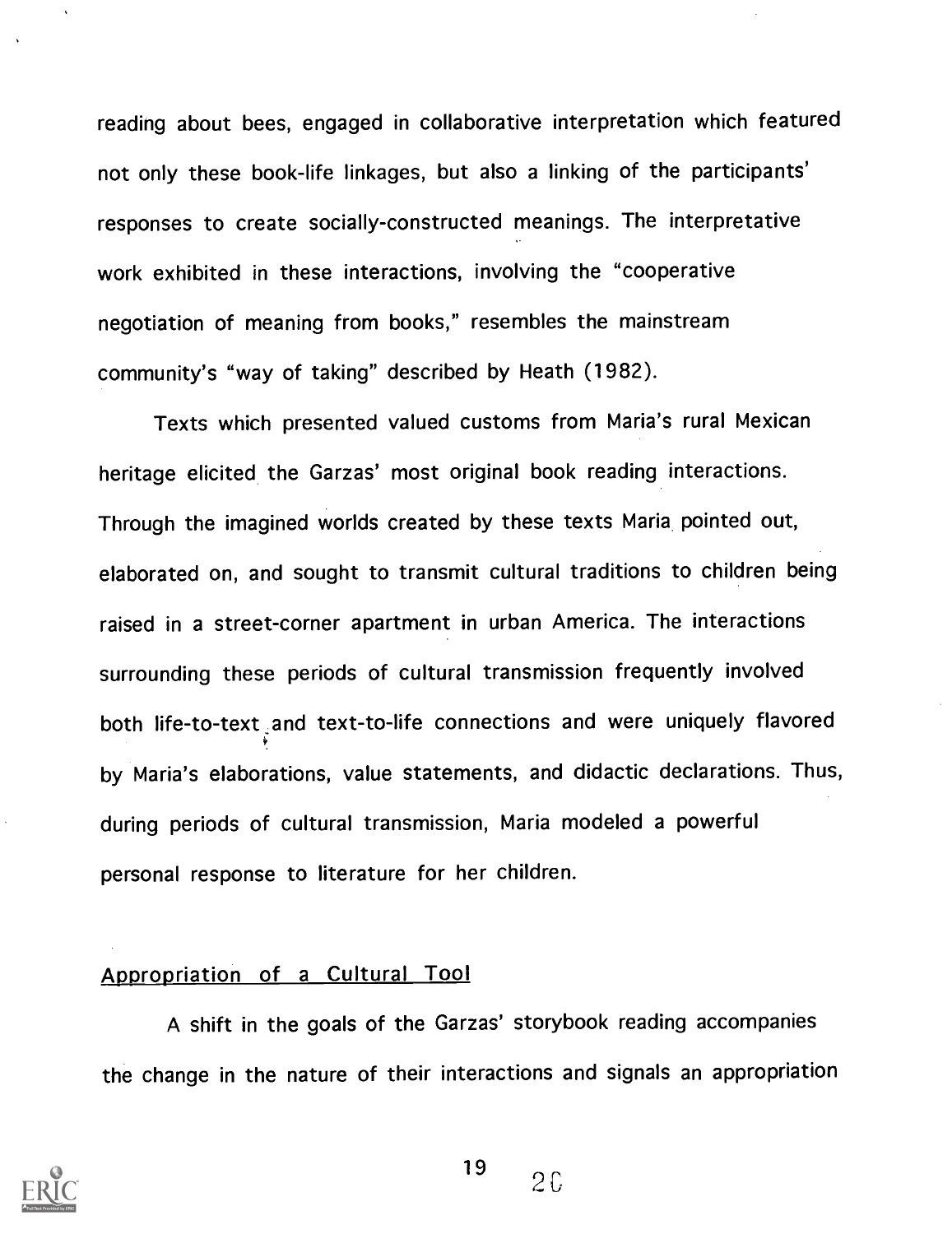of the activity for their own purpose. The Garzas' first book reading events involved texts unrelated to their funds of knowledge and a dyadic participant structure prescribed by the researcher. Although reading practice and adult-directed interactions occurred during these events, the family's primary goal appeared to be to comply with a researcher-friend's request to record book reading interaction. However, when the texts presented valued cultured traditions from the family's rural Mexican heritage, Maria imbued the book reading with the authentic goal of transmitting cultural behaviors and knowledge. As the Garzas pursued this new purpose, they established a comfortable communal participant structure and their interactions took on the new forms of collaborative interpretation and cultural transmission.

In documenting the experience of African American children learning to write in an urban elementary school classroom, Dyson (1993) describes two processes by which the children connected "unofficial" social worlds with the "official" world of the classroom. Dyson's subjects "staked a claim" on official classroom curriculum by "infusing it with unofficial generic material" (136) from their sociocultural worlds and engaged in "making inroads" by using official school activities to accomplish their purposes in unofficial social worlds. Dyson's conceptions elucidate

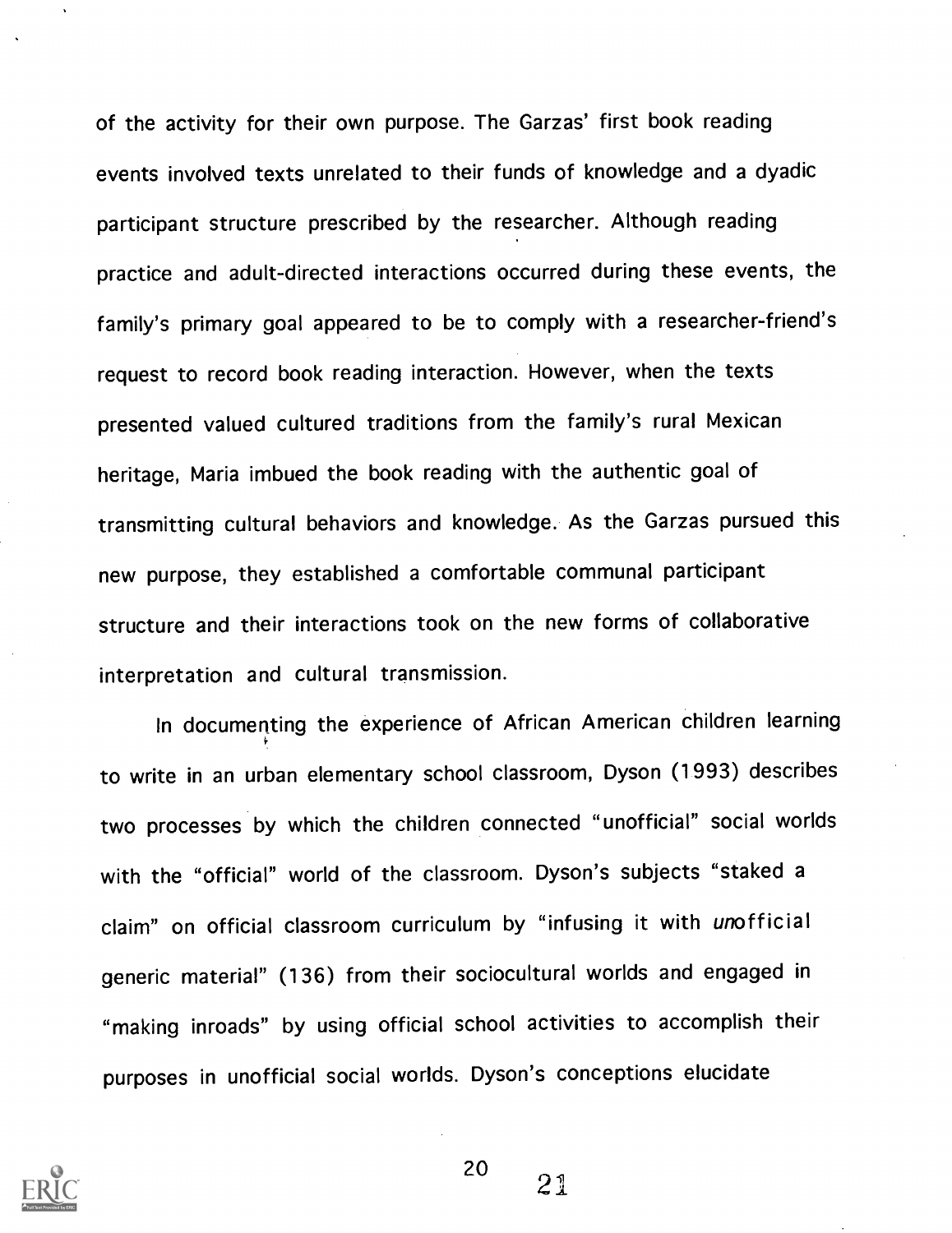comparable processes in the Garzas' appropriation of family book reading. When reading texts portraying relevant cultural traditions, Maria made an inroad by using the "official" activity of storybook reading given to her by the researcher to carry out a genuine cultural task. In the process of making this inroad, Maria and the children also "staked a claim" on the activity of storybook reading, infusing it with new language functions and a new participant structure.

At the conclusion of her study, Dyson (1993) emphasizes that in order for children to connect official and unofficial worlds, the curriculum must be permeable enough to allow for staking claims and making inroads. Such permeability, fostered by the provision of Spanishlanguage books with relevant cultural content and the sanctioning of diversity in participant structure and language use, also appeared necessary for the Garzas' appropriation of storybook reading.

# From Guided Participation to Didactic Instruction

In a broad conception of the zone of proximal development, shared activity is influenced by many sociocultural factors. The cultural activity which the Garzas engaged in during storybook reading suggests the need to locate this activity within their sociocultural environment. In developing



21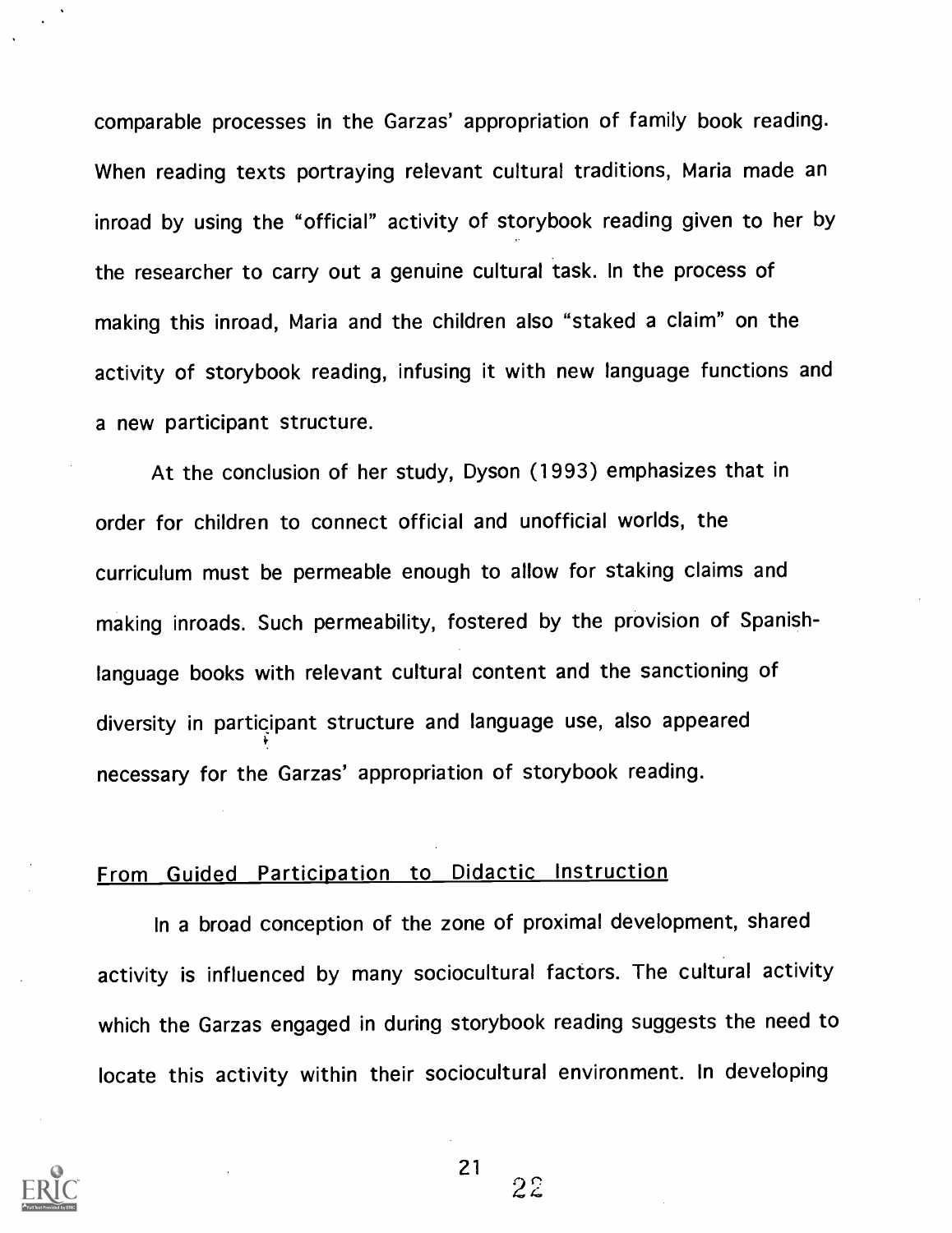the concept of guided participation, Rogoff et al. (1994) state that children around the world develop values and skills primarily through participation in shared communal activities. This form of guided participation contrasts with the "didactic instruction" given to children segregated "from opportunities to observe and participate in important cultural activities" (230). This perspective on guided participation raises questions about the enculturation of immigrant children growing up outside of their communities of origin. Discontinuity between native and immigrant settings may inhibit the use of traditional vehicles for passing on cultural behavior and values.

The Garza children, growing up in an urban neighborhood in Southern California, are far removed from a setting in which they might unconsciously take on certain behaviors common in a rural Mexican village through participation in ubiquitous community activities. Thus, the cultural transmission Maria engaged in during book reading represents a transition, necessitated by changing sociocultural milieus, from guided participation to the use of didactic instruction. While this study has documented how the Garzas' appropriation of the event of storybook reading infused the activity with new functions and forms, I can only speculate that their use of a new tool in the transmission of culture



22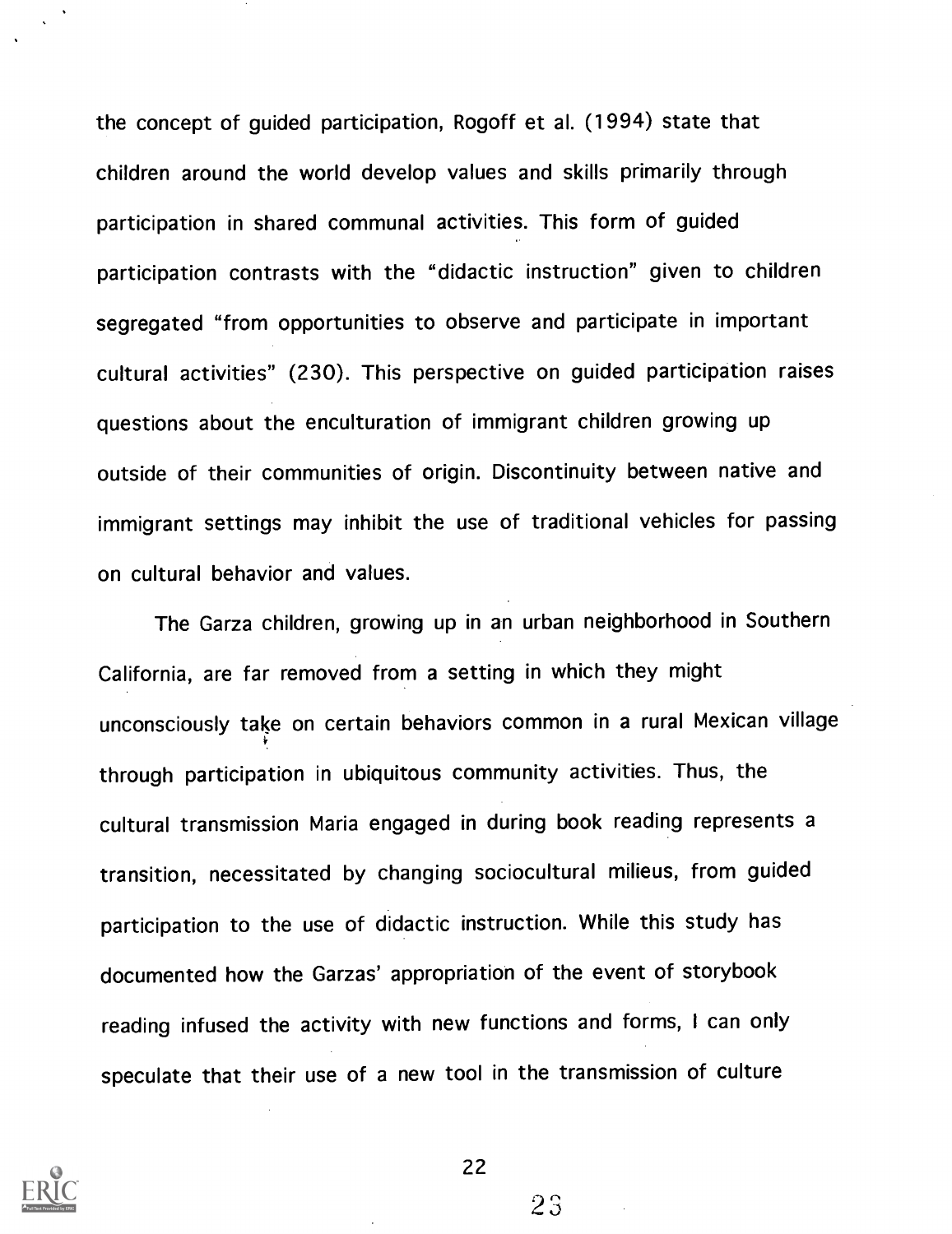traditions will change the traditions being transmitted. Thus, the Garzas' shared book reading appears to be a vivid example of the crucible in which culture and cognition create each other through the adaptation of cultural tools in shared problem solving (Cole, 1985).

# IMPLICATIONS AND LIMITATIONS

As an exploration of the storybook reading in a culturally and linguistically diverse family, this study offers several implications to researchers and practicioners concerned with storybook reading and family literacy in diverse communities. First, storybook reading research undertaken with diverse populations must recognize the influence of unique cultural experiences and funds of knowledge on book reading interaction. Ways of interacting with text depend upon the participants' association with the content.

Second, family literacy programs for diverse communities should, as Auerbach's (1989) social-contextual model suggests, be sensitive to families' sociocultural realities. While they may facilitate the use of mainstream literacy practices such as storybook reading, programs should be permeable enough to allow families to adapt both the goals and forms

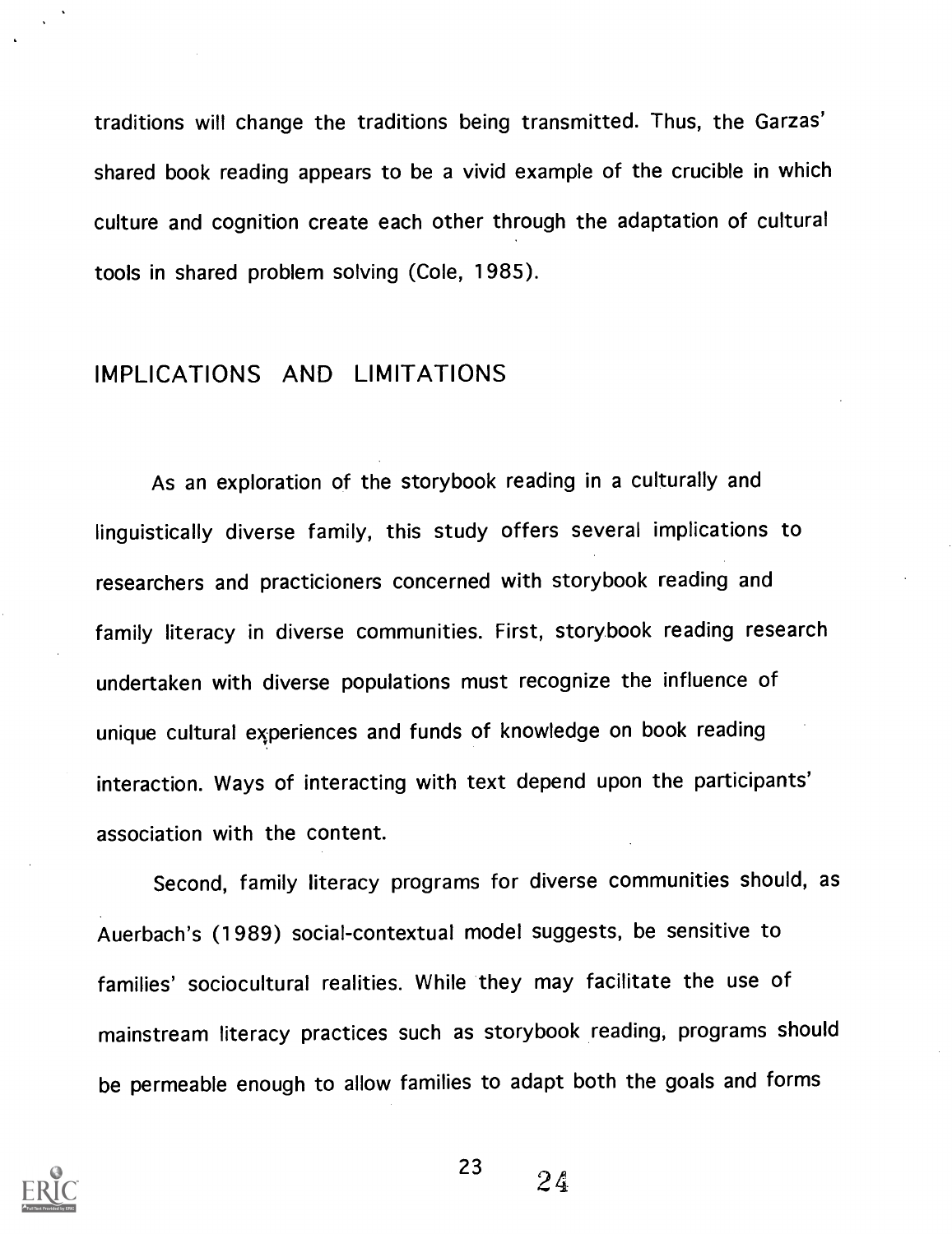of such activities. Based on the data from this study, supplying books in native languages which evoke valued cultural traditions and allowing families to establish contexts for reading based on familiar participant structures appear to be important means of creating such permeability.

Third, for immigrant families no longer able to pass on particular traditions and behaviors through the guided participation common in native settings, the sharing of picture books presenting these elements may serve as an important tool for cultural transmission. Such books allowed the Garza family to enter into an imagined world in which important traditions were identified, elaborated upon, suffused with value, and connected to the family's real world. Thus, while the use of multicultural literature in classrooms has obvious benefits, the true power of such texts may best be unlocked by adults who share the cultural heritage portrayed in the books. Teachers, researchers and parents should collaborate in creating programs in which culturally-diverse parents enter the classrooms to share multicultural literature with the students or in which families read books containing relevant cultural themes at home.

Finally, this study supports a broadly-conceived interpretation of Vygotsky's zone of proximal development. While the adult-child

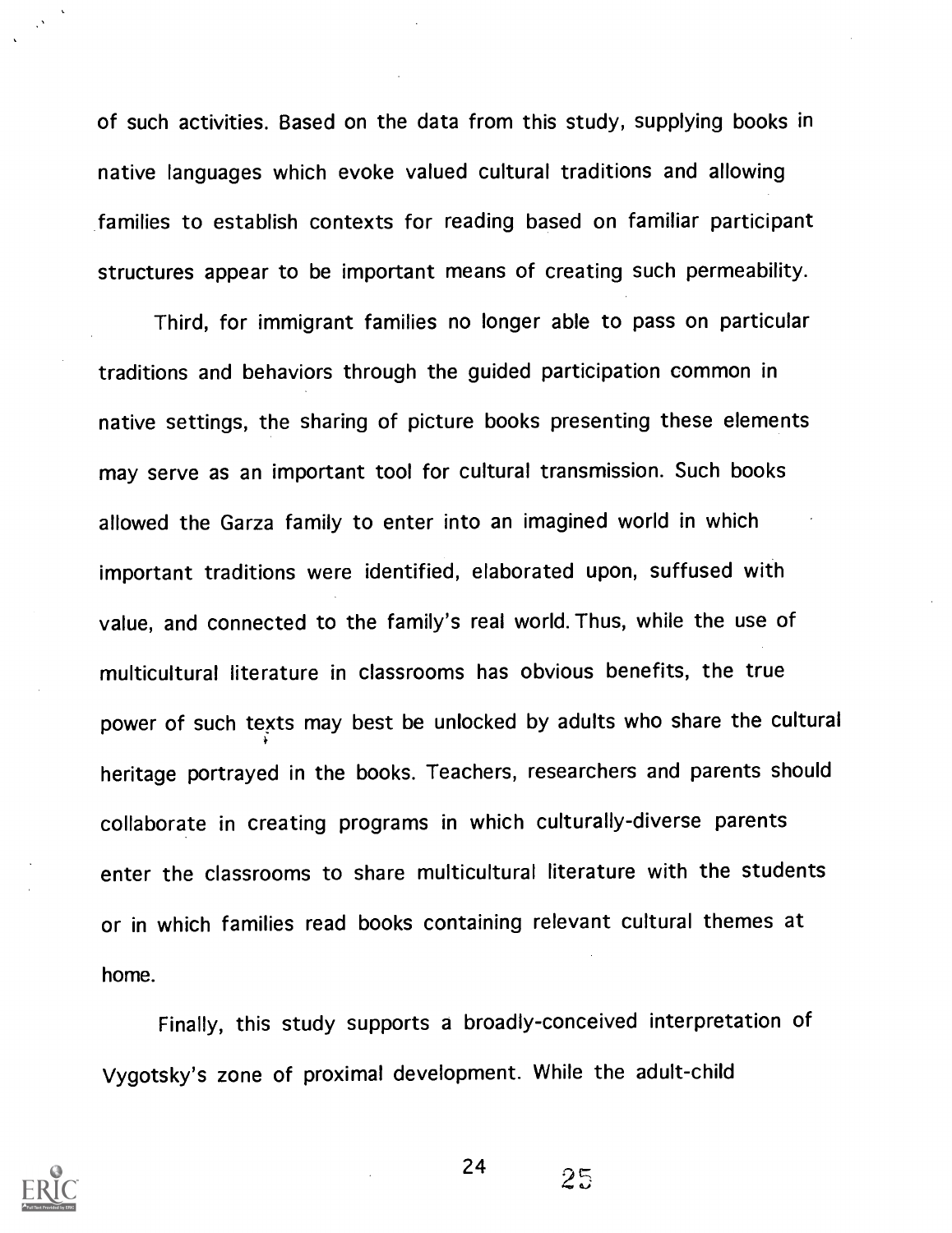interaction in storybook reading frequently has been interpreted in light of the zone of proximal development, the complex and evolving cultural activity involved in the book reading in this study requires a broader conception of the zone which, in Rogoff et al.'s (1994) words:

...considers the societal basis of the shared problem solving-the nature of the problem the partners seek to solve, the values involved in determining the appropriate goals and means, the intellectual tools available ... and the institutional structures of the interaction...." (232)

While viewing the Garzas' book reading from a sociocultural perspective, this study made no effort to describe the family's full range of literacy activity. Thus, the family's storybook reading cannot be contextualized within their literacy history or their ongoing literacy use. More thoroughgoing ethnographic research on diverse families' literacy use might provide a better context in which to interpret storybook reading events, their relation to other literacy activities, and their long-term influence on the evolving culture and cognition of the participants.

# **CONCLUSION**

While engaged in this study I continually reflected on my relationship with the Garza family from the perspective of the "social

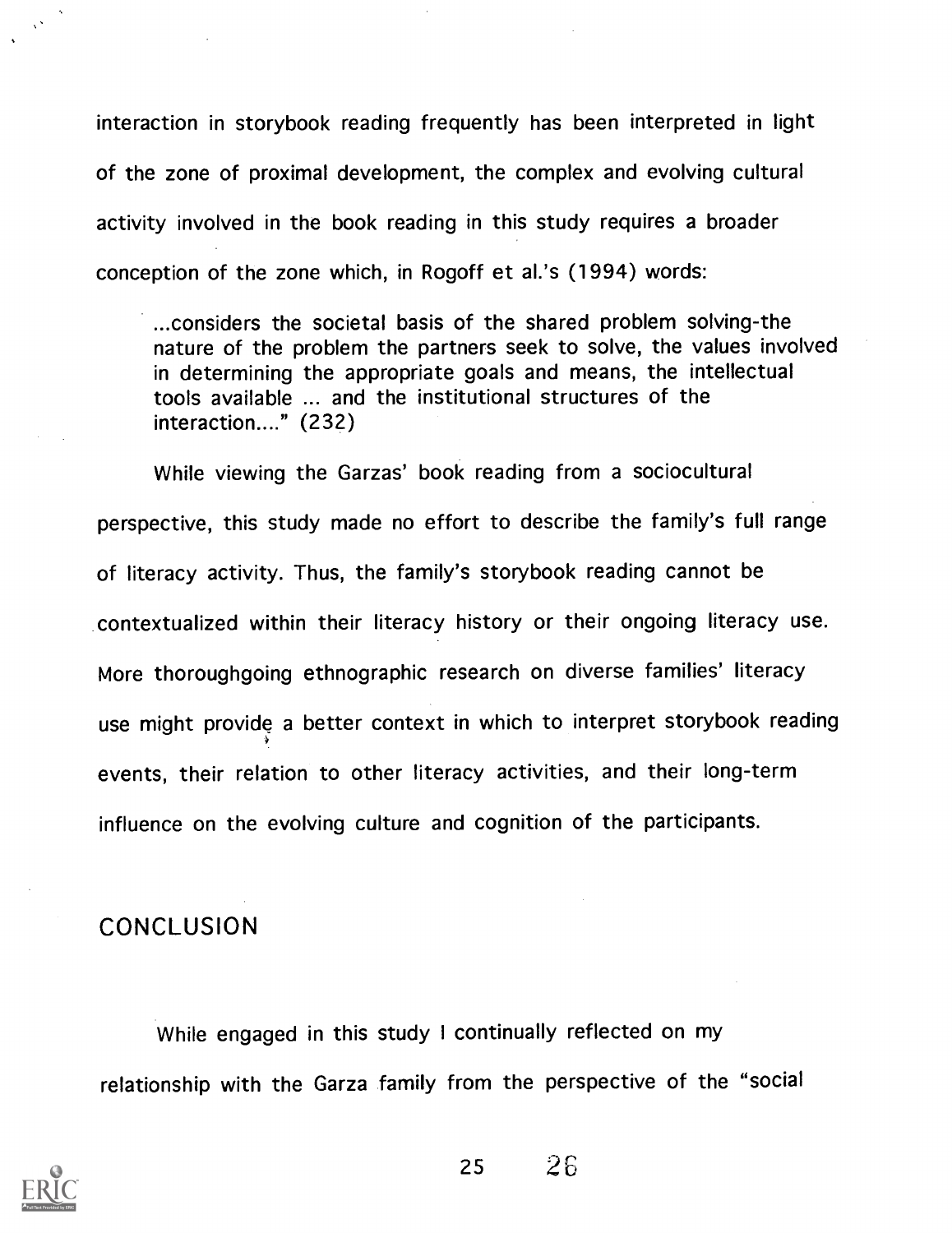distribution of cultural resources" (Moll, Tapia, & Whitmore, 1993). During the five years in which our friendship revolved around participation in the same elementary school community, I became a part of the Garzas' funds of knowledge. Frequently the family sought my knowledge in order to negotiate the complex school world. After leaving the school I approached the family seeking their participation in this study. They complied without reservation, and we began the project. However, as I transcribed the Garzas' first taped book readings, I became concerned that in my new role as a researcher I had imposed an orthodox literacy activity on the family.

However, when I witnessed the Garza family appropriate storybook reading for their own purpose, <sup>I</sup> realized that I had underestimated their resourcefulness. They did not passively receive the tool passed on to them, but transformed it in accordance with their goals and sociocultural realities. Like the families described by Moll et al. (1993), the Garzas were "active in coping with, in changing, indeed, in mediating the very conditions under which they live" (140). In the end, the Garzas' appropriation of storybook reading not only fostered the transmission of valued cultural traditions and provided a powerful model of readerresponse for the children, but also mediated my changing relationship to



 $\chi^{\chi}$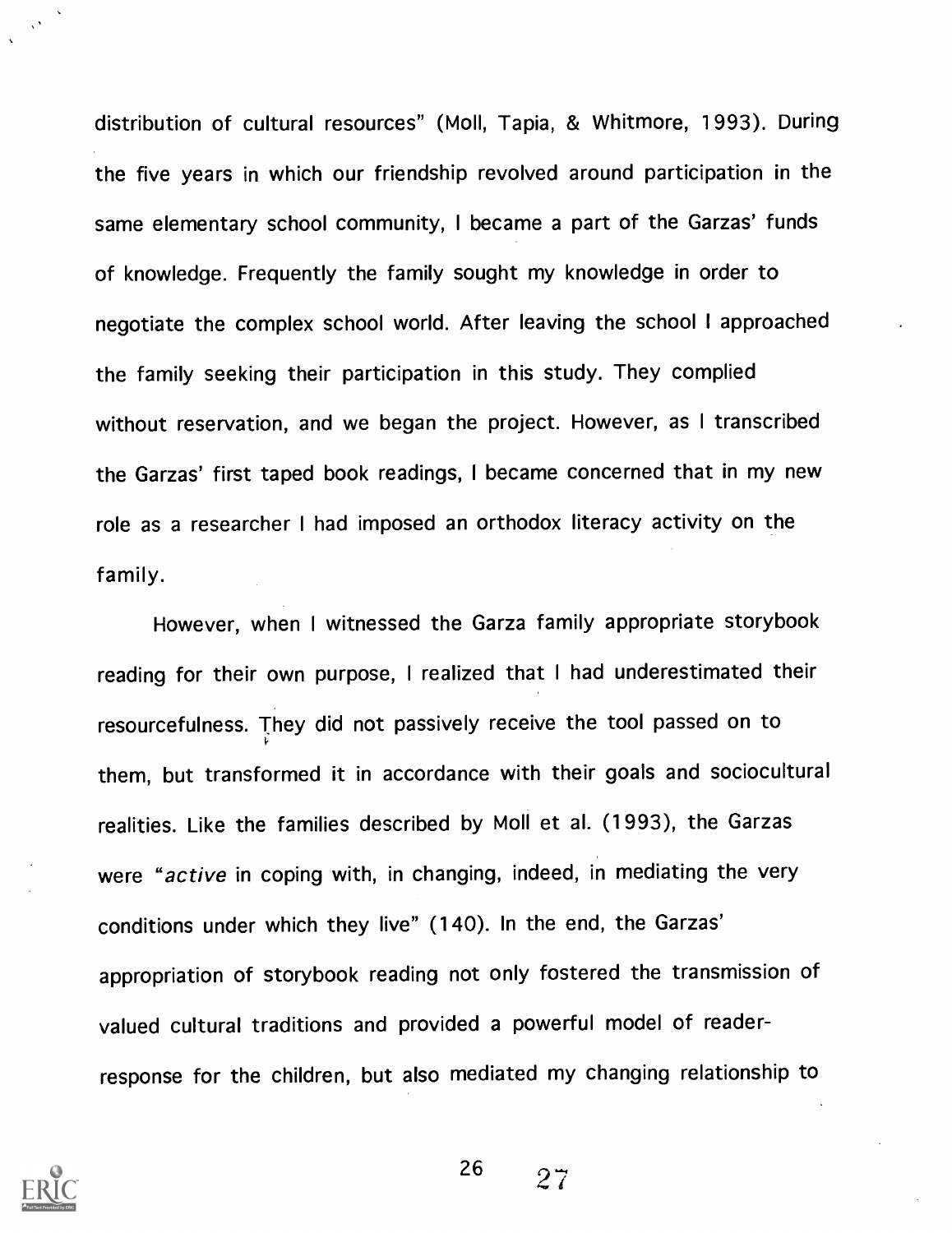the family, easing discomfort as I approached them in a new and unfamiliar role and paving the way for continuing beneficial exchanges in the future.

## REFERENCES

Auerbach, E. (1989). Toward a social-contextual approach to family literacy. Harvard Education Review, 59 (2), 165-181.

Cochran-Smith, M. (1984). The making of a reader. Norwood, NJ: Ablex.

- Cole, M. (1985). The zone of proximal development: Where culture and cognition create each other. In J. V. Wertsch (ed.) Culture, communication, and cognition: Vygotskian perspectives (pp. 146- 161). Cambridge: Cambridge University Press.
- Deloache, J. (1984). What's this? Maternal questions in joint picture book reading with toddlers. The Quarterly Newsletter of the Laboratory of Comparative Human Cognition, 6 (4), 87-95.
- Dyson, A. H. (1993). Social worlds of children learning to write in an urban primary school. New York: Teachers College Press.
- Edwards, P. & Garcia, G. (1994). The implications of Vygotskian theory for the development of home-school programs: A focus on storybook reading. In V. John Steiner, C. Panofsky, & L. Smith (Eds.),

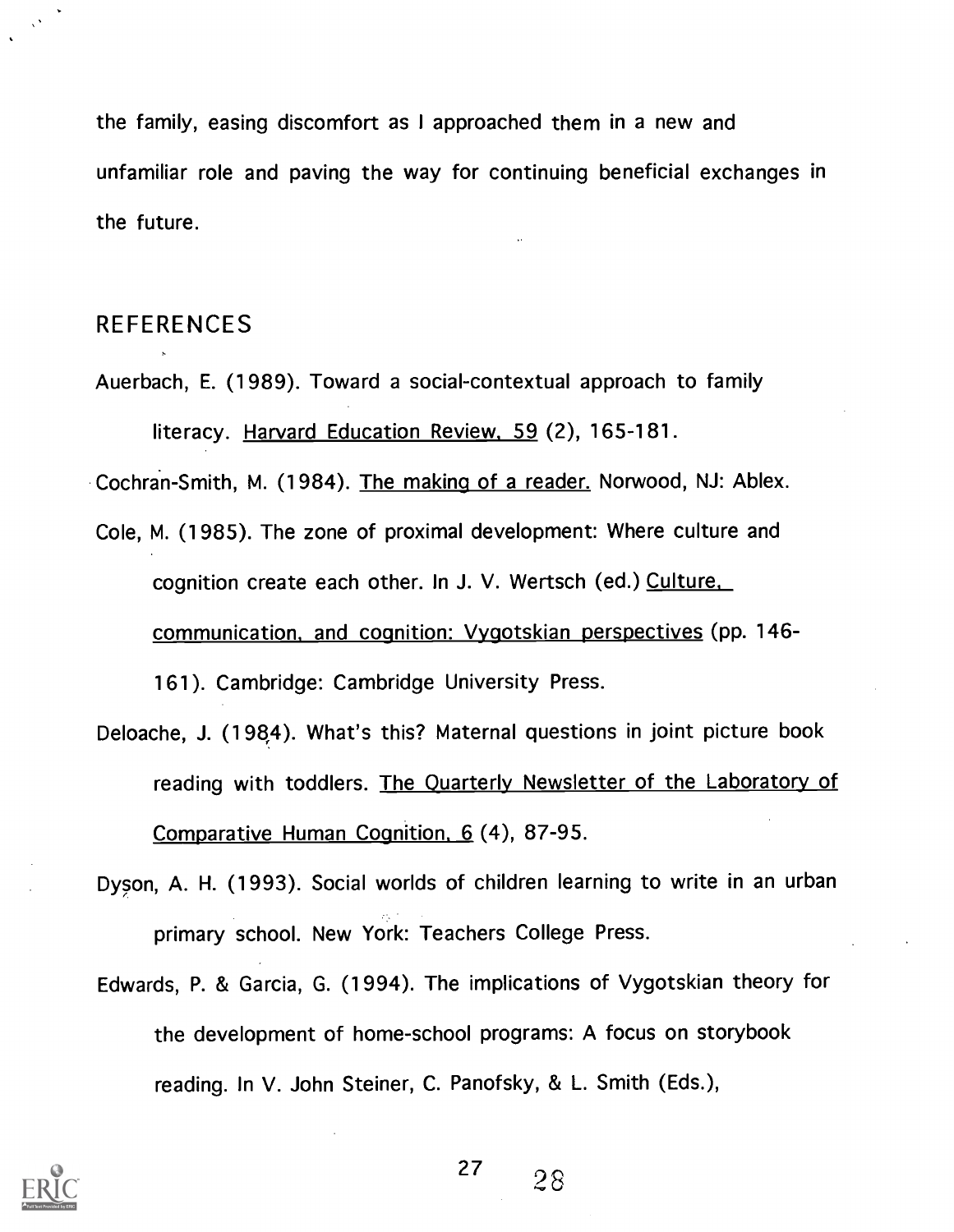Sociocultural approaches to language and literacy: An interactionist perspective (pp. 243-263). Cambridge: Cambridge University Press.

- Fowler, A. (1992). El sol siempre brilla por alguna parte [The sun always shines somewhere]. Chicago: Children's Press.
- Heath, S. (1982). What no bedtime story means: Narrative skills at home and school. Language in Society, 11. 49-76.

Lomas Garza, C., (1990). Family pictures/Cuadros de familia. San Francisco, CA: Children's Book Press.

- Moll, L., & Greenberg, J. (1990). Creating zones of possibilities: Combining social contexts for instruction. In L. Moll (Ed.), Vygotsky and education: Instructional implications and applications of sociohistorical psychology (pp. 319-348). New York: Cambridge University Press.
- Moll, L., Tapia, J., & Whitmore, K. (1993). Living knowledge: The social distribution of cultural resources for thinking. In G. Salomon (Ed.), Distributed cognitions: Psychological and educational considerations (pp. 139-163). Cambridge, UK: Cambridge University Press.
- Moll, L., & Whitmore, K. (1994). Vygotsky in classroom practice: Moving from individual transmission to social transaction. In E. Forman, N. Minick, & C. A. Stone (Eds.), Contexts for learning: Sociocultural



 $2<sup>c</sup>$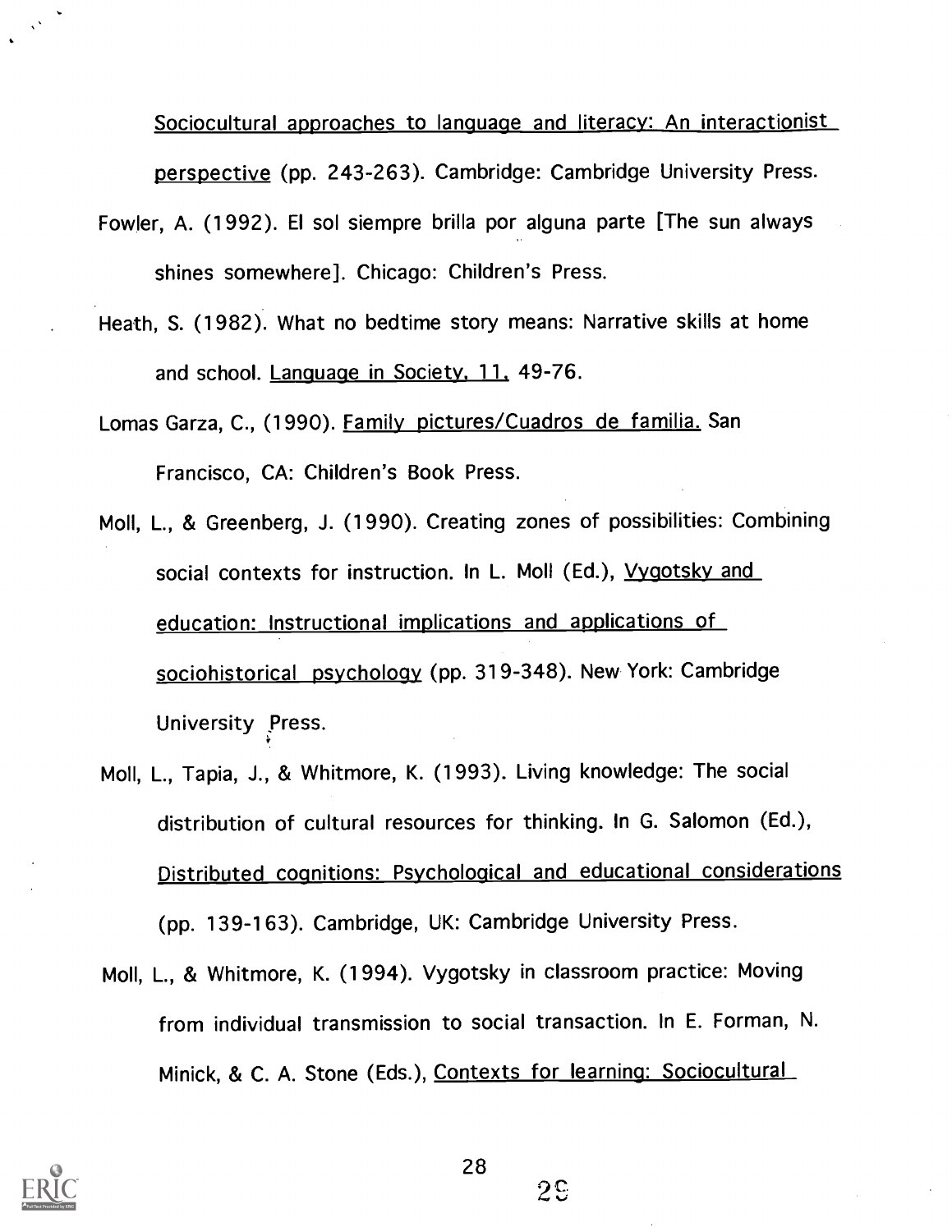dynamics in children's development (230-253). New York: Oxford University Press.

- Ninio, A. & Bruner, J. (1978). The achievement and antecedents of labelling. Journal of Child Language. 5. 1-15.
- Palacios, A. (1994). Sorpresa de Navidad para Chabelita [A Christmas surprise for Chabelita]. United States: Troll Associates, Inc.
- Panofsky, C. (1989). The functions of language in parent-child book reading events. Theory into Practice. 28. 120-125.
- Panofsky, C. (1994). Developing the representational functions of language: The role of parent-child book-reading activity. In V. John Steiner, C. Panofsky, & L. Smith (Eds.), Sociocultural approaches to language and literacy: An interactionist perspective (pp. 223-242). Cambridge: Cambridge University Press.
- Rogoff, B., Mosier, C., Mistry, J., & Artin, G. (1994). Toddlers' guided participation with their caregivers in cultural activity. In E. Forman, N. Minick, & C. A. Stone (Eds.), Contexts for learning: Sociocultural dynamics in children's development (230-253). New York: Oxford University Press.
- Snow, C. & Goldfield, B. (1983). Turn the page, please: Situation-specific language acquisition. Journal of Child Language, 10, 535-549.

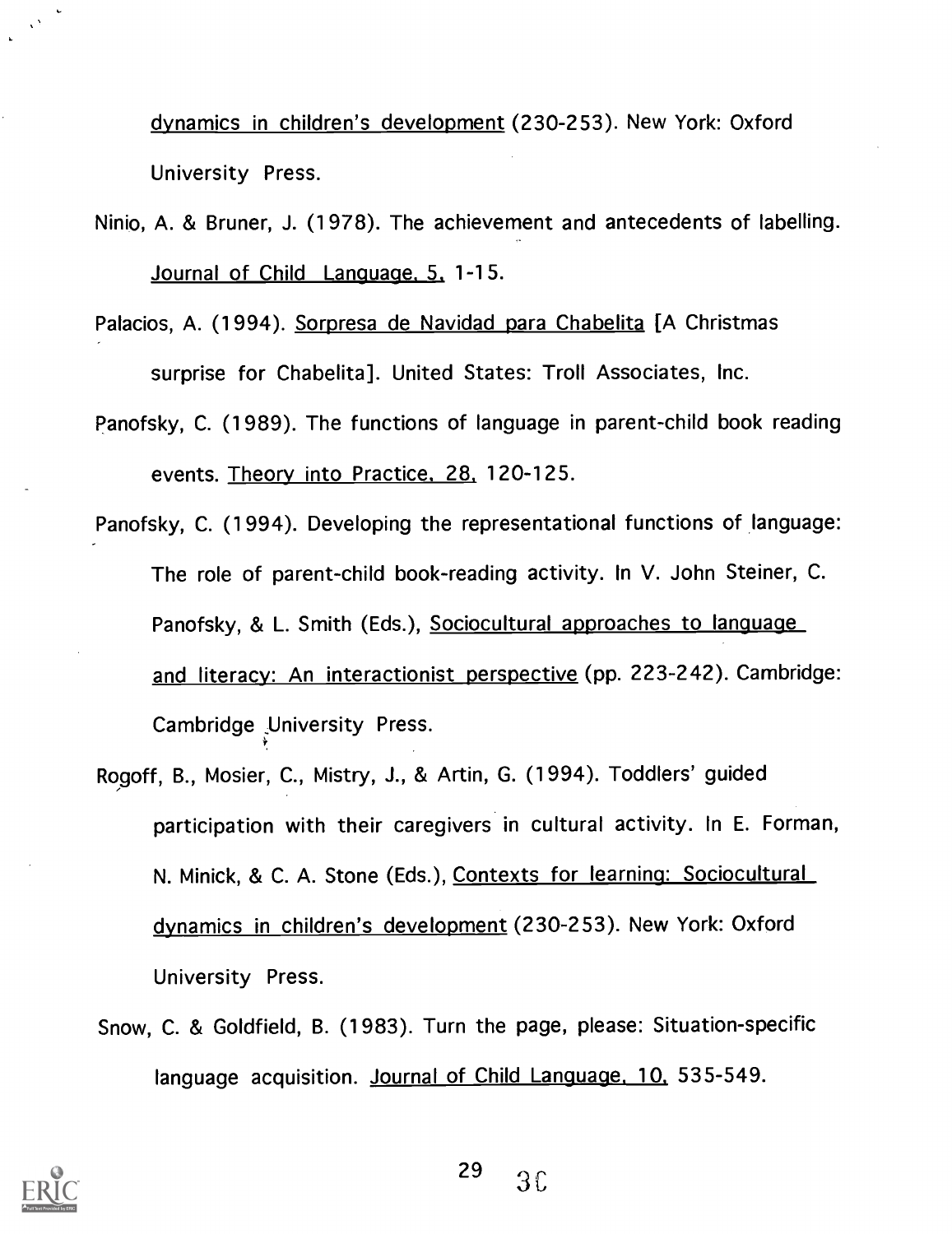Snow, C. & Ninio, A. (1986). The contracts of literacy: What children learn from learning to read books. In W. H. Teale & E. Sulzby (Eds.),

Emergent literacy: Writing and reading (pp. 116-138). Norwood, NJ: Ablex.

- Strauss, A. & Corbin, J. (1990). Basics of qualitative research: Grounded theory procedures and techniques. Newbury Park, CA: Sage Publications.
- Teale, W. (1984). Reading to young children: Its significance in the process of literacy development. In H. Goelman, A. Oberg, & F. Smith (Eds.), Awakening to literacy (pp. 110-121). Exeter, NH: Heinemann.
- Teale, W. (1986). Home background and young children's literacy development. In W. Teale & E. Sulzby (Eds.), Emergent literacy: Writing and reading (pp. 173-206). Norwood, NJ: Ablex.

Vygotsky, L. (1978). Mind in society: The development of higher

psychological processes. Cambridge, MA: Harvard University Press.

- Wells, C. G. (1986). The meaning makers: Children learning language and using language to learn. Portsmouth, NH: Heinemann.
- Wood, A. (n.d.). Veloz como el grillo [Quick as a cricket]. Singapore: Child's Play (Spain).



 $\sqrt{2}$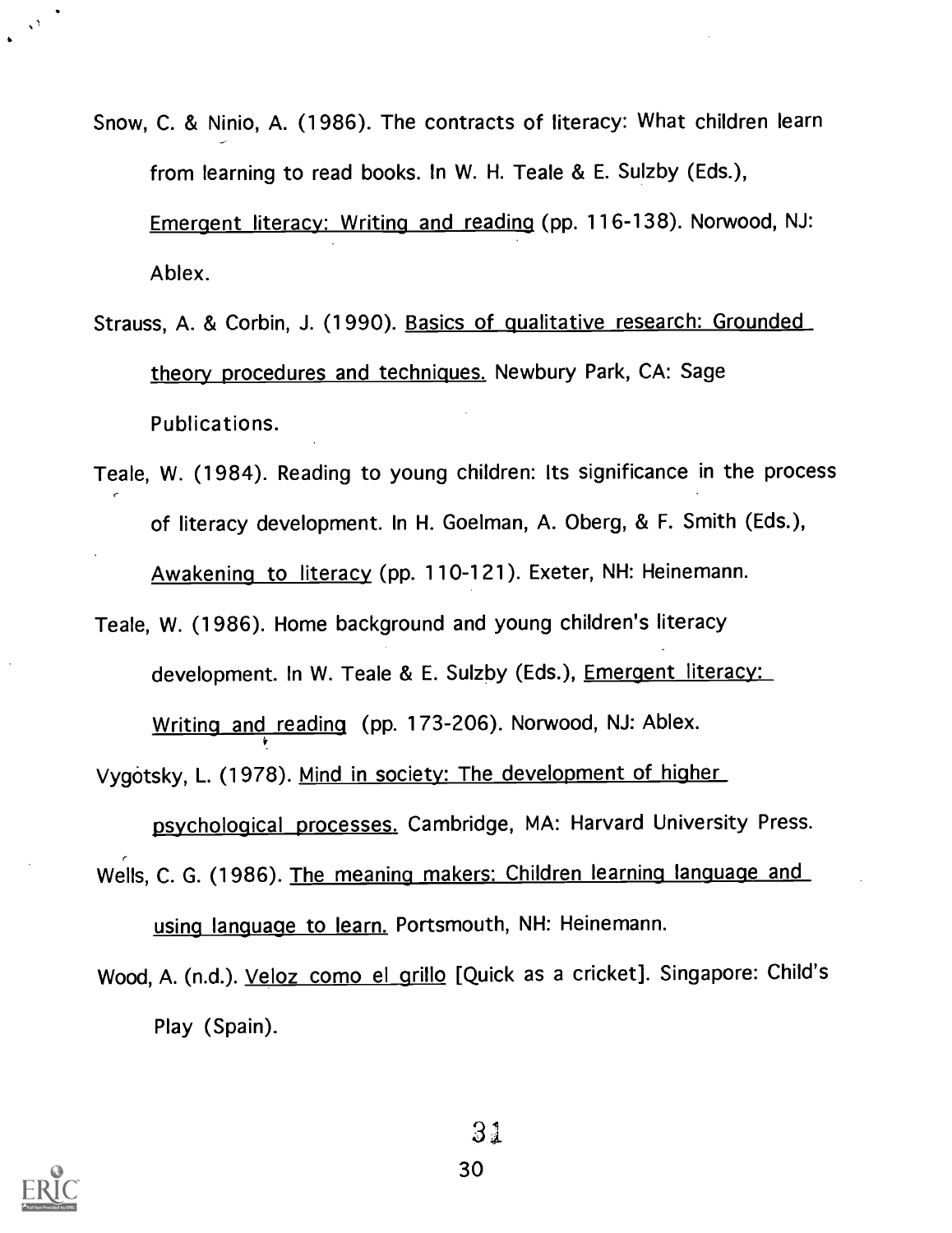# APPENDIX <sup>1</sup>

#### Categories of Language Functions

In constructing the following categories and subcategories I began by using the scheme of language functions delineated by Panofsky (1994) in her study of parent-child book reading. When utterances failed to fit easily into one of the functions she describes, I created a new category. Other studies on language functions during book reading informed these new categories (Cochran-Smith, 1984; Snow, 1993).

A. Interactionals

1. Attentionals served to orient the attention of other participants. B. Questions

- 1. Label questions attempted to elicit labels for objects pictured in the text.
- 2."Do you like" questions prompted cursory personal evaluations of textual subjects.
- 3. Semantic questions involved an attempt to seek clarification or elaboration of the meaning of the text.

4. Decoding questions involved the reader seeking help decoding text. C. Text Extensions

- 1. Labels identified objects pictured in illustrations.
- 2. Explanations attempted to clarify the meaning of the text.
- 3. Elaborations provided additional information related to but beyond the content of the text.
- 4. Life-to-text connections involved bringing information from life experiences to the text.
- 5. Text-to-life connections involved taking information from the text to inform or critique real-life actions.
- 6. Value statements ascribed value to textual actions or objects in the text.
- 7. Didactic declarations sought to transmit cultural behaviors or values evoked by the text.

#### D. Feedback

- 1. Confirmations verified others responses.
- 2. Corrections revised faulty responses or reading miscues.
- 3. Expansions added information to a previous response.

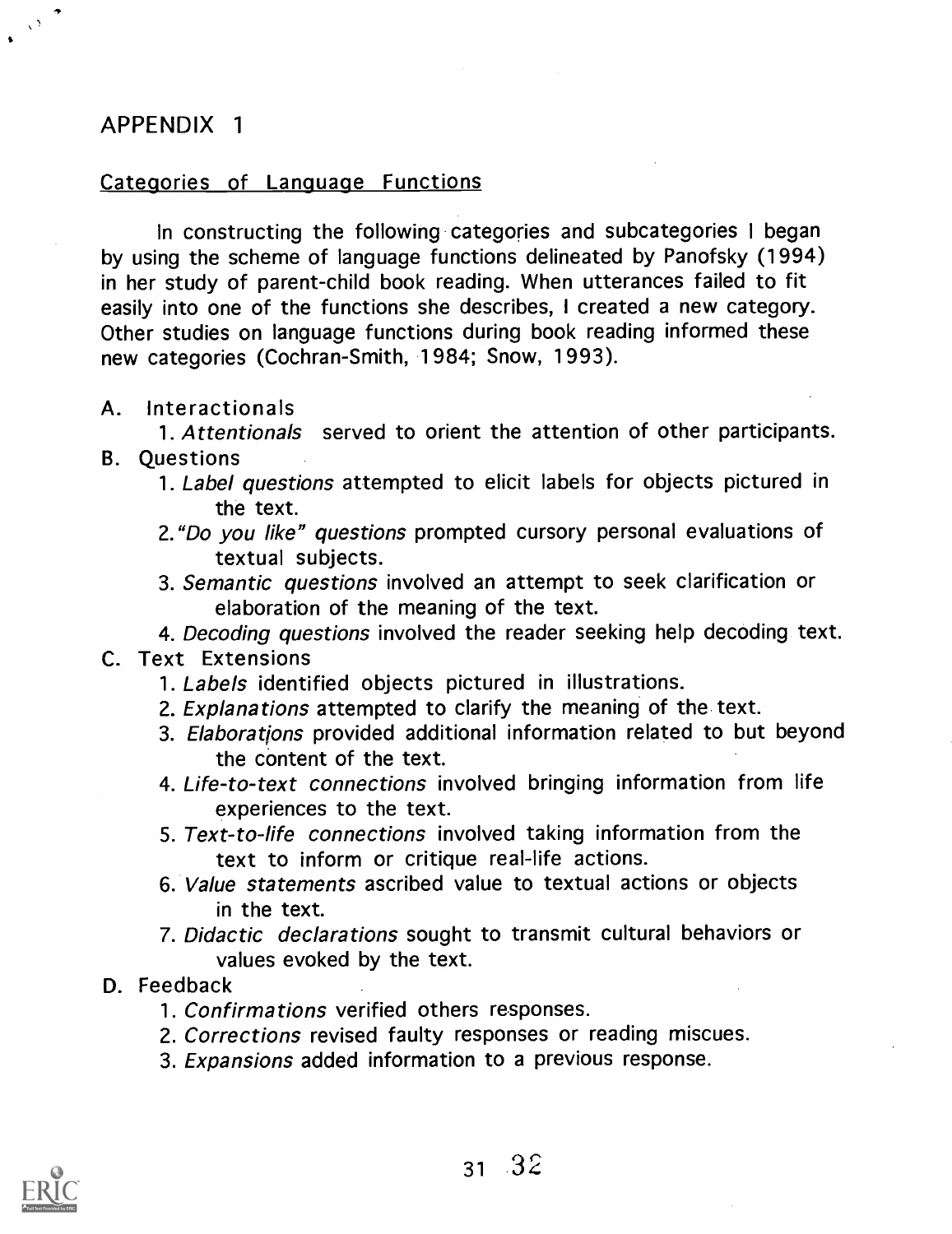$CSO13158$ 



U.S. Department of Education

Office of Educational Research and Improvement (OERI) National Library of Education (NLE) Educational Resources Information Center (ERIC)



# REPRODUCTION RELEASE

(Specific Document)

#### I. DOCUMENT IDENTIFICATION:

| Title: 'Este libro es mi historia": Mother-child interactions during<br>storybook reading in a Mexican-American household |                          |  |  |
|---------------------------------------------------------------------------------------------------------------------------|--------------------------|--|--|
| Author(s): Patrick C. Manyak                                                                                              |                          |  |  |
| Corporate Source: Williams                                                                                                | <b>Publication Date:</b> |  |  |

#### **II. REPRODUCTION RELEASE:**

In order to disseminate as widely as possible timely and significant materials of interest to the educational community, documents announced in the monthly abstract journal of the ERIC system, Resources in Education (RIE), are usually made available to users in microfiche, reproduced paper copy, and electronic media, and sold through the ERIC Document Reproduction Service (EDRS). Credit is given to the source of each document, and, if reproduction release is granted, one of the following notices is affixed to the document.

If permission is granted to reproduce and disseminate the identified document, please CHECK ONE of the following three options and sign at the bottom of the page.

| affixed to all Level 1 documents                                                                                  | The sample sticker shown below will be<br>affixed to all Level 2A documents                                                                                                                                                                                                                                                                                                                                                                                                                                       | The sample sticker shown below will be<br>affixed to all Level 2B documents                        |  |  |
|-------------------------------------------------------------------------------------------------------------------|-------------------------------------------------------------------------------------------------------------------------------------------------------------------------------------------------------------------------------------------------------------------------------------------------------------------------------------------------------------------------------------------------------------------------------------------------------------------------------------------------------------------|----------------------------------------------------------------------------------------------------|--|--|
| PERMISSION TO REPRODUCE AND<br>DISSEMINATE THIS MATERIAL HAS<br>BEEN GRANTED BY                                   | PERMISSION TO REPRODUCE AND<br>DISSEMINATE THIS MATERIAL IN<br><b>MICROFICHE, AND IN ELECTRONIC MEDIA</b><br>FOR ERIC COLLECTION SUBSCRIBERS ONLY.<br>HAS BEEN GRANTED BY                                                                                                                                                                                                                                                                                                                                         | PERMISSION TO REPRODUCE AND<br>DISSEMINATE THIS MATERIAL IN<br>MICROFICHE ONLY HAS BEEN GRANTED BY |  |  |
| Samp.                                                                                                             |                                                                                                                                                                                                                                                                                                                                                                                                                                                                                                                   |                                                                                                    |  |  |
| TO THE EDUCATIONAL RESOURCES<br><b>INFORMATION CENTER (ERIC)</b>                                                  | TO THE EDUCATIONAL RESOURCES<br>INFORMATION CENTER (ERIC)                                                                                                                                                                                                                                                                                                                                                                                                                                                         | TO THE EDUCATIONAL RESOURCES<br><b>INFORMATION CENTER (ERIC)</b>                                   |  |  |
|                                                                                                                   | 2A                                                                                                                                                                                                                                                                                                                                                                                                                                                                                                                | 2B                                                                                                 |  |  |
| Level 1                                                                                                           | Level 2A                                                                                                                                                                                                                                                                                                                                                                                                                                                                                                          | Level 2B                                                                                           |  |  |
|                                                                                                                   |                                                                                                                                                                                                                                                                                                                                                                                                                                                                                                                   |                                                                                                    |  |  |
|                                                                                                                   |                                                                                                                                                                                                                                                                                                                                                                                                                                                                                                                   |                                                                                                    |  |  |
|                                                                                                                   |                                                                                                                                                                                                                                                                                                                                                                                                                                                                                                                   |                                                                                                    |  |  |
| media (e.g., electronic) and paper copy.                                                                          | Check here for Level 2A release, permitting reproduction<br>and dissemination in microfiche and in electronic media<br>for ERIC archival collection subscribers only                                                                                                                                                                                                                                                                                                                                              | Check here for Level 2B release, permitting<br>reproduction and dissemination in microfiche only   |  |  |
|                                                                                                                   | Documents will be processed as indicated provided reproduction quality permits.<br>If permission to reproduce is granted, but no box is checked, documents will be processed at Level 1.                                                                                                                                                                                                                                                                                                                          |                                                                                                    |  |  |
| Check here for Level 1 release, permitting reproduction<br>and dissemination in microfiche or other ERIC archival | I hereby grant to the Educational Resources Information Center (ERIC) nonexclusive permission to reproduce and disseminate this document<br>as indicated above. Reproduction from the ERIC microfiche or electronic media by persons other than ERIC employees and its system<br>contractors requires permission from the copyright holder. Exception is made for non-profit reproduction by libraries and other service agencies<br>to satisfy information needs of educators in response to discrete inquiries. |                                                                                                    |  |  |
| Signature:                                                                                                        | Printed Name/Position/Title:                                                                                                                                                                                                                                                                                                                                                                                                                                                                                      |                                                                                                    |  |  |
| <b>Sign</b><br>here, $\rightarrow$<br>Organization/Address:                                                       | C. Wlangar<br>sadena, CA 91103<br><b>E-Mail Address</b>                                                                                                                                                                                                                                                                                                                                                                                                                                                           | FAX:<br>577-9976<br>Date:                                                                          |  |  |